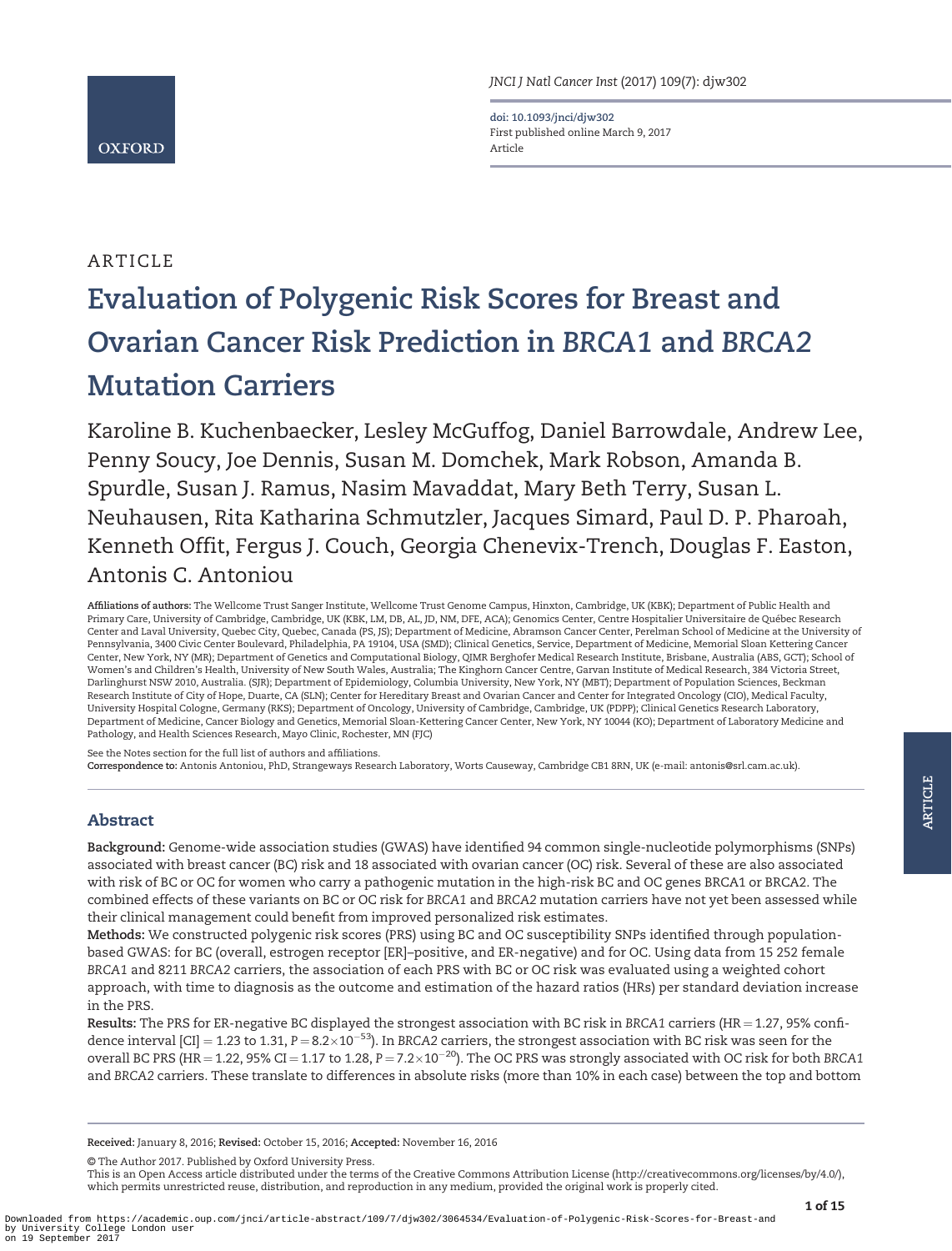deciles of the PRS distribution; for example, the OC risk was 6% by age 80 years for BRCA2 carriers at the 10th percentile of the OC PRS compared with 19% risk for those at the 90th percentile of PRS.

Conclusions: BC and OC PRS are predictive of cancer risk in BRCA1 and BRCA2 carriers. Incorporation of the PRS into risk prediction models has promise to better inform decisions on cancer risk management.

Women who carry a pathogenic mutation in the BRCA1 or BRCA2 gene are at high risk of developing breast and ovarian cancers. The clinical management of healthy women with a BRCA1 or BRCA2 mutation involves a combination of frequent screening, risk-reducing surgeries, and chemoprevention [\(1](#page-13-0)). Important decisions include whether or not to undergo preventive mastectomy and the age at which to undergo risk-reducing salpingo-oophorectomy (RRSO). These choices are invasive, have substantial side effects, and are associated with adverse psychological effects [\(2](#page-13-0)–[6](#page-13-0)). Improved personalized cancer risk estimates may help to identify women at particularly high risk or with high risk of disease at early ages who may benefit from early intervention as well as women at lower risk who may opt to delay surgery or chemoprevention [\(7\)](#page-13-0). This could be achieved by incorporating risk-modifying factors into risk prediction.

Population-based genome-wide association studies have identified 94 common breast and 18 ovarian cancer susceptibility loci ([8–10\)](#page-13-0). While a smaller number of these loci were associated with risk in BRCA1 and BRCA2 mutation carriers at stringent statistical significance thresholds, the effect sizes in carriers are generally similar to those in the general population, once differences in the distributions of breast tumor estrogen receptor status in mutation carriers and noncarriers are taken into account [\(9,11](#page-13-0)). Individually the identified breast and ovarian cancer riskmodifying variants confer only small to modest increases in risk. However, their effects can be combined into polygenic risk scores (PRSs), which may be associated with much larger relative risks ([12,13](#page-13-0)). Prior to the clinical implementation of these findings, it is important to assess the predictive utility of PRS in terms of discrimination, calibration, and potential for risk stratification ([14\)](#page-13-0).

Because women with BRCA1 and BRCA2 mutations are already at high risk of developing breast and ovarian cancers, the combined effects of risk-modifying variants could lead to much larger differences in the absolute risk of developing the disease as compared with the general population [\(12,13,15,16\)](#page-13-0). Earlier studies investigating the effect of PRS on the absolute risks of breast and ovarian cancer risks of BRCA1 and BRCA2 mutation carriers demonstrated potential for risk stratification [\(13,17–19](#page-13-0)). However, these have been based on small numbers of single-nucleotide polymorphisms (SNPs; <15) and most were restricted to theoretical projections of the PRS association rather than empirical evaluations.

In this study, we developed different PRSs for breast and ovarian cancer as well as estrogen receptor (ER)–specific PRS based on reported susceptibility loci from population-based studies and evaluated their associations with risks for BRCA1 and BRCA2 carriers. We estimated absolute risks of developing breast and ovarian cancer for individuals with different values of the PRS in order to assess whether these PRS provide clinically useful risk stratification of mutation carriers.

# **Methods**

# Study Population

Eligible study subjects included in the Consortium of Investigators of Modifiers of BRCA1/2 (CIMBA) are female

carriers of a pathogenic mutation in either BRCA1 or BRCA2 who are age 18 years or older. Mutation carriers were recruited by 56 study centers in 26 countries. The majority were recruited through cancer genetics clinics, and enrolled into national or regional studies. We used data from 15 252 BRCA1 (breast cancer  $=$  7797, ovarian cancer  $=$  2462) and 8211 BRCA2 (breast cancer  $=$ 4330, ovarian cancer  $= 631$ ) mutation carriers who were genotyped with the iCOGS array. Quality control has been described in detail elsewhere [\(11,13,18](#page-13-0)). Each of the host institutions recruited mutation carriers under protocols approved by local ethics review boards. Written informed consent was obtained from all subjects. Only samples of European ancestry were included in the present analysis.

#### Polygenic Risk Scores

The effects of cancer susceptibility variants on cancer risks for mutation carriers were combined into PRS. The PRS for individual i was defined as the sum of the number of risk alleles across k variants weighted by the effect size of each variant:

$$
PRS_i = \beta_1 g_{1i} + \ldots + \beta_k g_{ki},
$$

where  $g_{li}$  is the genotype of person i for variant l, expressed as the number of effect alleles (0, 1, or 2), and  $\beta_1$  is the per-allele log risk ratio (odds ratio [OR] or hazard ratio [HR]) ([Supplementary Tables](http://jnci.oxfordjournals.org/lookup/suppl/doi:10.1093/jnci/djw302/-/DC1) [1–6,](http://jnci.oxfordjournals.org/lookup/suppl/doi:10.1093/jnci/djw302/-/DC1) available online) associated with the effect allele of SNP l.

The primary PRSs were based on SNPs found to be associated with breast or ovarian cancer through genome-wide association studies (GWASs) in the general population. For breast cancer, we used the published PRSs for overall breast cancer, ERpositive breast cancer, and ER-negative breast cancer [\(8,20\)](#page-13-0). In addition, we created updated PRSs based on findings from population-based association and fine-mapping studies reported before April 2015 ([Supplementary Table 1,](http://jnci.oxfordjournals.org/lookup/suppl/doi:10.1093/jnci/djw302/-/DC1) available online) [\(8,10,21–28\)](#page-13-0). More details on the variant selection are provided in the [Supplementary Methods](http://jnci.oxfordjournals.org/lookup/suppl/doi:10.1093/jnci/djw302/-/DC1) (available online).

We developed an ovarian cancer PRS by including the most strongly associated variant from each region associated at a genome-wide statistical significance level with ovarian cancer risk in population-based studies or studies that combined population data and data from mutation carriers [\(Supplementary](http://jnci.oxfordjournals.org/lookup/suppl/doi:10.1093/jnci/djw302/-/DC1) [Table 2,](http://jnci.oxfordjournals.org/lookup/suppl/doi:10.1093/jnci/djw302/-/DC1) available online) [\(9,23\)](#page-13-0).

We also constructed secondary BRCA1- and BRCA2-specific PRSs that were based on all variants showing evidence of association in BRCA1 and BRCA2 carriers, using the results and weights from the BRCA1- and BRCA2-specific GWASs ([11](#page-13-0)–[13](#page-13-0)) ([Supplementary Tables 3–6](http://jnci.oxfordjournals.org/lookup/suppl/doi:10.1093/jnci/djw302/-/DC1) and [Supplementary Methods,](http://jnci.oxfordjournals.org/lookup/suppl/doi:10.1093/jnci/djw302/-/DC1) available online). However, the studies that led to the identification of these variants were based on the same data set as the present analysis. Therefore, these BRCA1- and BRCA2-specific PRSs cannot be independently validated in the present analysis. To reduce the bias from overfitting, we also constructed and evaluated unweighted versions of these PRSs.

For the SNPs included in each PRS, we assessed whether there was evidence for pairwise interactions [\(Supplementary](http://jnci.oxfordjournals.org/lookup/suppl/doi:10.1093/jnci/djw302/-/DC1) [Methods,](http://jnci.oxfordjournals.org/lookup/suppl/doi:10.1093/jnci/djw302/-/DC1) available online).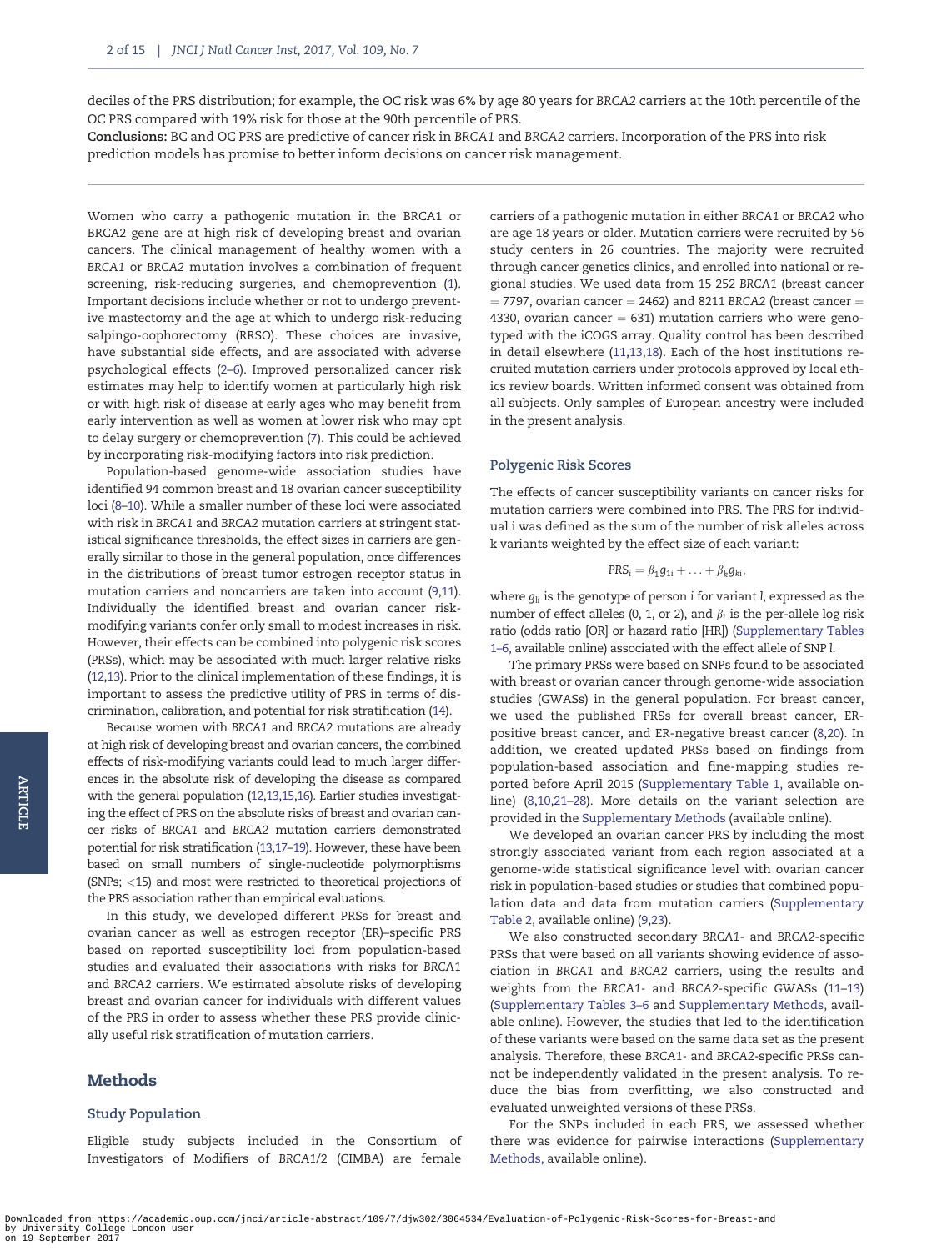| PRS                     | No. of SNPs | <b>BRCA1</b> carriers |                | <b>BRCA2</b> carriers |                |
|-------------------------|-------------|-----------------------|----------------|-----------------------|----------------|
|                         |             | HR (95% CI)           | P†             | HR (95% CI)           | P†             |
| Outcome: breast cancer  |             |                       |                |                       |                |
| Overall BC PRS          | 88          | $1.14$ (1.11 to 1.17) | $1.8x10^{-18}$ | 1.22 (1.17 to 1.28)   | $7.2x10^{-20}$ |
| ER-positive BC PRS      | 87          | 1.11 (1.08 to 1.15)   | $3.5x10^{-13}$ | 1.22 (1.16 to 1.27)   | $4.0x10^{-19}$ |
| ER-negative BC PRS      | 53          | 1.27 (1.23 to 1.31)   | $8.2x10^{-53}$ | 1.15 (1.10 to 1.20)   | $6.8x10^{-10}$ |
| Outcome: ovarian cancer |             |                       |                |                       |                |
| OC PRS                  | 17          | 1.28 (1.22 to 1.34)   | $2.5x10^{-26}$ | 1.49 (1.34 to 1.65)   | $8.5x10^{-14}$ |

Table 1. Per-standard-deviation hazard ratios and 95% confidence intervals for the associations of polygenic risk scores with breast and ovarian cancer risk in BRCA1 and BRCA2 carriers<sup>\*</sup>

 $*$ The PRS created from the latest reported population-based study results were used. BC = breast cancer; CI = confidence interval; ER = estrogen receptor; HR = hazard ratio;  $OC =$  ovarian cancer;  $PRS =$  polygenic risk score;  $SNP =$  single-nucleotide polymorphism.

†P value for a one-sided test using a weighted cohort Cox regression with time to breast or ovarian cancer diagnosis, respectively, as the outcome.

## Statistical Analysis

To account for the nonrandom sampling of mutation carriers with respect to disease status, the association of each PRS with breast or ovarian cancer risk was analyzed using a weighted cohort Cox regression with time to breast or ovarian cancer diagnosis, respectively, as the outcome [\(Supplementary Methods,](http://jnci.oxfordjournals.org/lookup/suppl/doi:10.1093/jnci/djw302/-/DC1) available online) ([29\)](#page-13-0). We evaluated the associations of the breast cancer PRS (ie, overall breast cancer PRS, ER-positive PRS, and ERnegative PRS) with the risk for overall breast cancer for BRCA1 and BRCA2 mutation carriers. The ovarian cancer PRS was assessed for association with the risk of developing overall ovarian cancer for BRCA1 and BRCA2 mutation carriers. For these analyses, subjects were categorized into PRS percentile groups. To provide easily interpretable associations, the association analyses were repeated using continuous PRS predictors standardized to have mean 0 and variance 1. We assessed whether the hazard ratio per unit of the PRS varied with age by including a term for the interaction of the standardized PRS with age. We also fitted a Cox regression that included separate PRS effects by age group.

To evaluate the ability of the PRS to discriminate between individuals developing breast or ovarian cancer at different ages, we computed the rank Harrell's c index [\(Supplementary](http://jnci.oxfordjournals.org/lookup/suppl/doi:10.1093/jnci/djw302/-/DC1) [Methods,](http://jnci.oxfordjournals.org/lookup/suppl/doi:10.1093/jnci/djw302/-/DC1) available online) ([30](#page-13-0)).

Absolute age-specific cumulative risks of developing breast or ovarian cancer at different percentiles of the standardized PRS were calculated according to the approach described previously ([Supplementary Methods,](http://jnci.oxfordjournals.org/lookup/suppl/doi:10.1093/jnci/djw302/-/DC1) available online) [\(15,31\)](#page-13-0).

Analyses were carried out in R using GenABEL ([32](#page-13-0)) and in STATA v13.1 ([33](#page-13-0)). The associations of the continuous PRSs with breast or ovarian cancer risk were evaluated using one-sided statistical tests because we evaluated the directional hypothesis of increased cancer risk with a higher PRS. All other statistical tests were two-sided. Detailed methods are provided in the [Supplementary Methods](http://jnci.oxfordjournals.org/lookup/suppl/doi:10.1093/jnci/djw302/-/DC1) (available online).

## Results

#### PRS Associations With Cancer Risks

Using data from 15 252 BRCA1 and 8211 BRCA2 carriers ([Supplementary Table 7,](http://jnci.oxfordjournals.org/lookup/suppl/doi:10.1093/jnci/djw302/-/DC1) available online), there was no evidence for interaction between any two variants involved in any of the PRSs after accounting for multiple testing (results not shown). All breast cancer PRSs derived from population-based study results [\(Supplementary Tables 1,](http://jnci.oxfordjournals.org/lookup/suppl/doi:10.1093/jnci/djw302/-/DC1) available online) were statistically significantly associated with breast cancer risks for

both BRCA1 and BRCA2 carriers (Table 1). Compared with the PRS developed by Mavaddat et al. ([Supplementary Table 9,](http://jnci.oxfordjournals.org/lookup/suppl/doi:10.1093/jnci/djw302/-/DC1) available online), the updated breast cancer PRS displayed slightly stronger associations in BRCA1 carriers, but no improvements were seen in BRCA2 carriers.

The PRS for ER-negative breast cancer displayed the strongest association with breast cancer risk in BRCA1 carriers (per standard deviation  $HR = 1.27$ , 95% confidence interval  $[CI] = 1.23$ to 1.31,  $P = 8.2 \times 10^{-53}$ ) (Table 1). Smaller HR estimates in BRCA1 breast cancer were seen for the PRS for overall breast cancer  $(HR = 1.14, 95\% CI = 1.11$  to 1.17,  $P = 1.8 \times 10^{-18}$ ) and ER-positive breast cancer (HR = 1.11, 95% CI =  $\,$  1.08 to 1.15, P = 3.5 $\times 10^{-13}$ ). In BRCA2 carriers, the ER-negative breast cancer PRS displayed a smaller per SD HR for breast cancer risk (HR = 1.15, 95% CI = 1.10 to 1.20,  $P = 6.8 \times 10^{-10}$  compared with BRCA1 carriers, whereas the overall breast cancer PRS (HR = 1.22, 95% CI =  $1.17$ ) to 1.28,  $P = 7.2 \times 10^{-20}$ ) and the ER-positive PRS (HR = 1.22, 95%  $CI = 1.16$  to 1.27,  $P = 4.0 \times 10^{-19}$ ) displayed stronger associations. The subsequent breast cancer analyses focus on the updated ER-negative breast cancer PRS for BRCA1 carriers and the updated overall breast cancer PRS for BRCA2 carriers.

Consistent with the above models, there were clear trends in risk by PRS for both BRCA1 and BRCA2 carriers when PRS was categorized by percentile [\(Table 2](#page-3-0)). The hazard ratio estimates were consistent with those predicted by the model, in which PRS was fitted as a continuous covariate [\(Figure 1](#page-4-0)).

We also investigated whether the associations for the most strongly associated PRS differ by mutation type, as defined by the mutation functional effect [\(Supplementary Methods,](http://jnci.oxfordjournals.org/lookup/suppl/doi:10.1093/jnci/djw302/-/DC1) available online). There was marginal evidence of an interaction between the breast cancer risk PRS and class 2 mutations in BRCA2 mutation carriers ( $P = 0.03$ , with a slightly higher HR estimate for the PRS for class 2 mutation carriers).

The population-based ovarian cancer PRS was strongly associated with ovarian cancer risk in BRCA1 carriers with a per SD HR of 1.28 (95% CI = 1.22 to 1.34, P = 2.5 $\times$ 10<sup>-26</sup>) (Table 1). The hazard ratio estimate was larger for ovarian cancer risk in BRCA2 carriers (HR = 1.49, 95% CI = 1.34 to 1.65, P =  $8.5 \times 10^{-14}$ ). When we compared the hazard ratio estimates against the hazard ratios predicted under a multiplicative polygenic model, only the hazard ratio estimate for BRCA2 carriers for the 60% to 80% category was statistically significantly higher than the predicted value [\(Figure 1\)](#page-4-0).

The unweighted BRCA1- and BRCA2-specific PRS for breast and ovarian cancer, constructed on the basis of association results in CIMBA, showed strong evidence of association with breast and ovarian cancer ([Supplementary Table 10,](http://jnci.oxfordjournals.org/lookup/suppl/doi:10.1093/jnci/djw302/-/DC1) available online).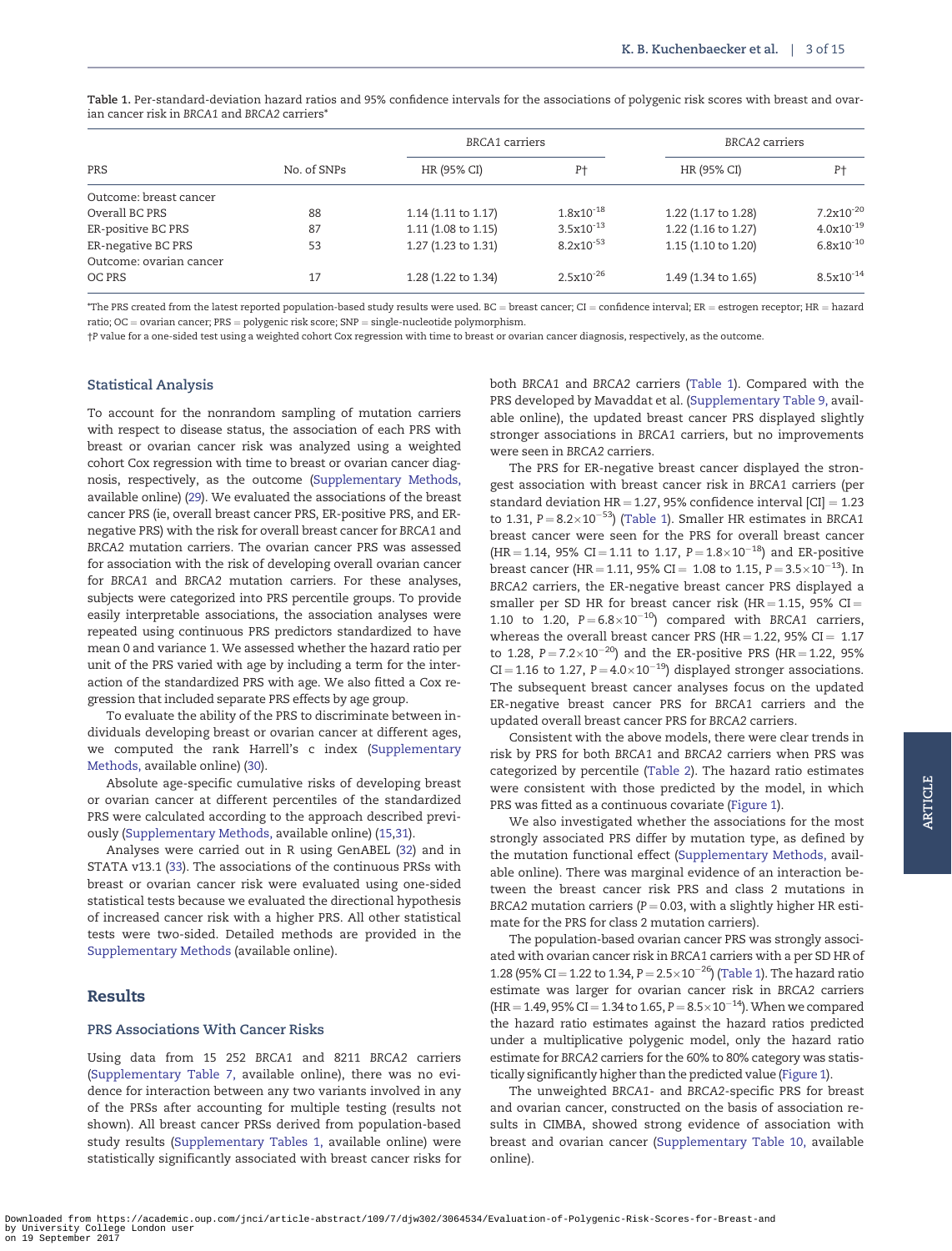|                         | <b>BRCA1</b> carriers                                  |                               | <b>BRCA2</b> carriers                                  |                          |  |
|-------------------------|--------------------------------------------------------|-------------------------------|--------------------------------------------------------|--------------------------|--|
| Percentile category, %  | No. of events<br>(% samples in<br>percentile category) | HR (95% CI)†                  | No. of events<br>(% samples in<br>percentile category) | HR (95% CI) <sup>+</sup> |  |
| Outcome: breast cancer  |                                                        |                               |                                                        |                          |  |
| $0 - 5$                 | 222(3.6)                                               | 0.76 (0.64 to 0.91)           | 138(4.0)                                               | 0.80 (0.63 to 1.02)      |  |
| $5 - 10$                | 250(4.1)                                               | 0.70 (0.59 to 0.82)           | 142 (4.2)                                              | 0.68 (0.54 to 0.87)      |  |
| $10 - 20$               | 551 (8.7)                                              | 0.77 (0.68 to 0.87)           | 340(8.9)                                               | 0.92 (0.77 to 1.09)      |  |
| $20 - 40$               | 1377 (18.7)                                            | 0.98 (0.89 to 1.07)           | 764 (18.8)                                             | 1.00 (0.87 to 1.15)      |  |
| $40 - 60$               | 1534 (20.4)                                            | $1$ (ref.)                    | 793 (19.1)                                             | $1$ (ref.)               |  |
| $60 - 80$               | 1729 (21.0)                                            | $1.21(1.11$ to $1.33)$        | 950 (21.2)                                             | 1.16 (1.02 to 1.32)      |  |
| $80 - 90$               | 950 (11.0)                                             | 1.32 (1.19 to 1.47)           | 557 (11.4)                                             | 1.37 (1.17 to 1.60)      |  |
| $90 - 95$               | 519 (5.8)                                              | 1.50 (1.31 to 1.72)           | 309(5.8)                                               | 1.76 (1.43 to 2.17)      |  |
| 95-100                  | 665 (6.7)                                              | 1.82 (1.61 to 2.07)           | 337(6.7)                                               | 1.51 (1.25 to 1.82)      |  |
| Outcome: ovarian cancer |                                                        |                               |                                                        |                          |  |
| $0 - 5$                 | 85(4.7)                                                | 0.66 (0.51 to 0.86)           | 20(4.8)                                                | 0.76 (0.39 to 1.47)      |  |
| $5 - 10$                | 110(5.3)                                               | 0.81 (0.64 to 1.02)           | 18(5.3)                                                | 0.67 (0.34 to 1.32)      |  |
| $10 - 20$               | 215 (10.5)                                             | 0.80 (0.66 to 0.96)           | 39 (10.4)                                              | 0.87 (0.54 to 1.39)      |  |
| $20 - 40$               | 478 (20.9)                                             | 0.95 (0.82 to 1.10)           | 104 (20.4)                                             | 1.02 (0.71 to 1.46)      |  |
| $40 - 60$               | 468 (19.9)                                             | $1$ (ref.)                    | 107 (20.4)                                             | $1$ (ref.)               |  |
| $60 - 80$               | 519 (19.5)                                             | $1.19(1.03 \text{ to } 1.38)$ | 159 (19.5)                                             | 1.73 (1.25 to 2.40)      |  |
| $80 - 90$               | 267(9.3)                                               | 1.43 (1.20 to 1.70)           | 76 (9.1)                                               | 1.84 (1.24 to 2.72)      |  |
| $90 - 95$               | 155 (4.9)                                              | 1.54 (1.24 to 1.91)           | 45 (4.8)                                               | 1.87 (1.16 to 3.02)      |  |
| $95 - 100$              | 165(5.1)                                               | 1.86 (1.51 to 2.29)           | 63(5.4)                                                | 3.04 (2.00 to 4.61)      |  |

<span id="page-3-0"></span>Table 2. Proportion of samples and number of events in percentile categories of polygenic risk scores and their associations with breast and ovarian cancer risks\*

\*The polygenic risk score (PRS) created from reported population-based study results were used. The percentile boundaries were derived assuming a normally distributed PRS. The estrogen receptor–negative breast cancer PRS was used for the associations with breast cancer risk in BRCA1 carriers and overall breast cancer PRS in BRCA2 carriers.  $CI = confidence$  interval:  $HR = hazard$  ratio.

†Hazard ratio from a weighted cohort Cox regression with time to breast or ovarian cancer diagnosis, respectively, as the outcome.

## PRS x Age Interaction

There was evidence for a PRSxage interaction for the ERnegative breast cancer PRS for BRCA1 carriers (P $=$  3 $\times10^{-6}$ ) and for the overall breast cancer PRS for BRCA2 carriers  $(P = .01)$ ([Table 3](#page-5-0)). In the ovarian cancer analysis, a statistically significant interaction with age was seen for the ovarian cancer PRS for BRCA1 carriers ( $P = .003$ ). Each of these PRSs showed stronger associations in younger age groups.

#### Discrimination

The ER-negative PRS had the highest value of Harrell's ( $c = 0.58$ , 95% CI  $= 0.57$  to 0.59) for breast cancer in BRCA1 carriers [\(Table](#page-5-0) [4\)](#page-5-0). For breast cancer in BRCA2 carriers, the highest values for Harrell's c were achieved by the population-based overall and ER-positive breast cancer PRSs (c = 0.56, 95% CI = 0.55 to 0.58, in each case). For ovarian cancer, the OC-PRS had a c of 0.58 (95%  $CI = 0.56$  to 0.60) for BRCA1 carriers and a c of 0.63 (95%  $CI = 0.60$ to 0.67) for BRCA2 carriers.

#### Predicted Absolute Risks by PRS Percentile

We used the age-specific hazard ratio estimates to compute absolute cumulative breast and ovarian cancer risks for mutation carrier by PRS percentiles [\(Figure 2](#page-6-0)). We used the updated ERnegative PRS to predict breast cancer risk for BRCA1 carriers and the updated overall breast cancer PRS to predict breast cancer risk for BRCA2 carriers. BRCA1 carriers at the 10th percentile of the PRS had a risk of 21% of developing breast cancer by age 50 years and a 56% risk by age 80 years. In contrast, the BRCA1

carriers at the 90th percentile of the PRS had a 39% breast cancer risk by age 50 years and 75% by age 80 years. The ovarian cancer risk was 6% by age 80 years for BRCA2 carriers at the 10th percentile of the ovarian cancer PRS compared with 19% risk for those at the 90th percentile of PRS.

# Discussion

This is the first evaluation of the combined effects of all known common breast and ovarian cancer susceptibility loci on cancer risks for women who carry a BRCA1 or BRCA2 mutation. We found strong evidence of association with cancer risks for PRSs constructed using the results of population-based studies. These associations provide strong support for the hypothesis of a polygenic component for breast and ovarian cancer risks, respectively, that is largely shared between the general population and BRCA1 and BRCA2 mutation carriers. Moreover, the pattern of associations with the breast cancer subtype–specific PRS confirms the importance of tumor ER status [\(11\)](#page-13-0). The PRS based on SNPs associated with ER-negative disease in the general population displayed a much stronger association with overall breast cancer risk for BRCA1 carriers than the ERpositive PRS, consistent with the observation that the predominant tumor subtype in BRCA1 carriers is ER negative ([34,35](#page-13-0)). In contrast, the majority of tumors in BRCA2 carriers tend to be ER positive. Consistent with this, the ER-positive PRS and the PRS for overall breast cancer constructed from general population data exhibited stronger associations than the ER-negative PRS in BRCA2 carriers.

Using the overall, ER-positive, and ER-negative breast cancer PRSs developed by Mavaddat, the per SD hazard ratio estimates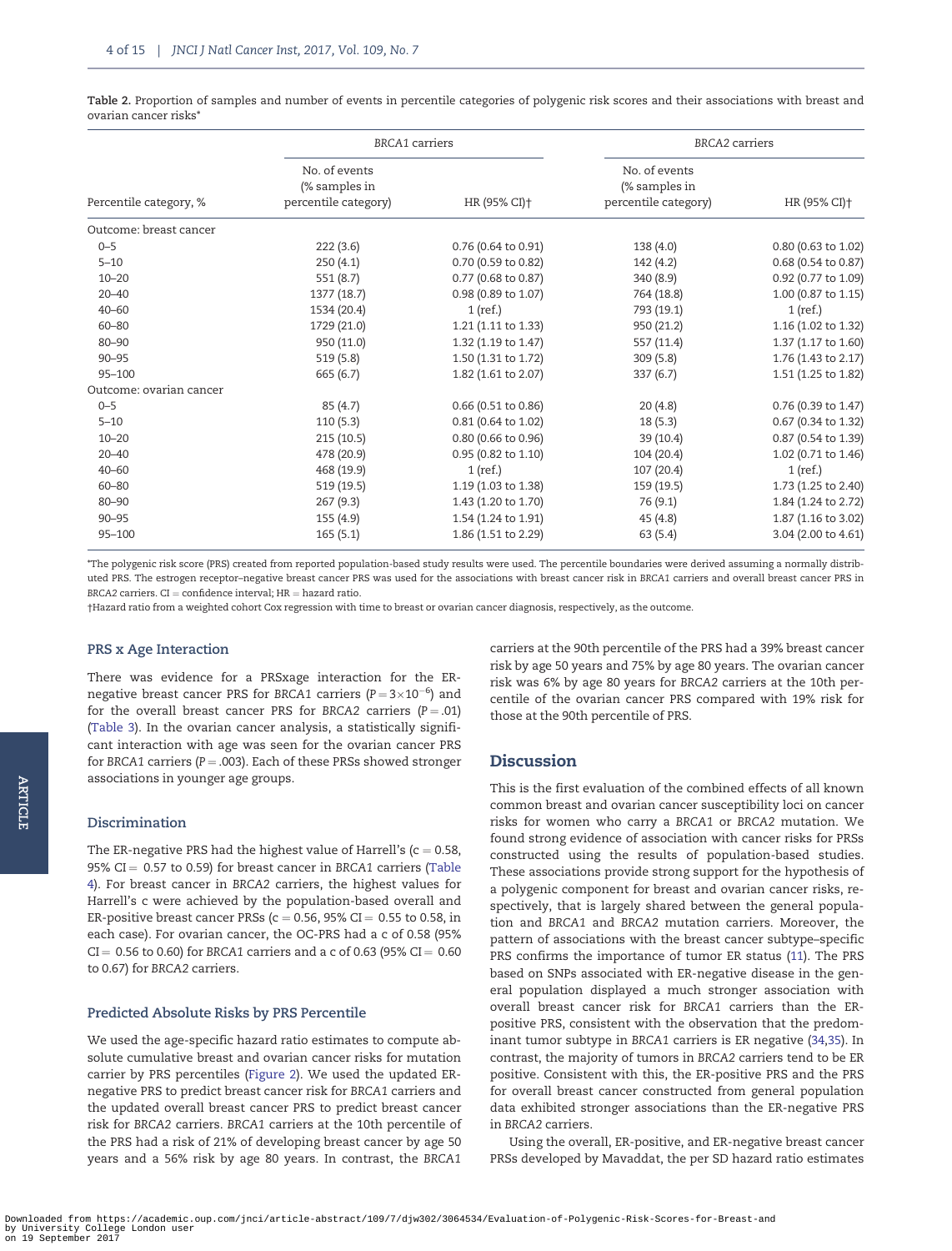<span id="page-4-0"></span>

Figure 1. Hazard ratios (HRs) and 95% confidence intervals (error bars) for percentiles of the polygenic risk score (PRS) relative to the middle quintile. The estrogen receptor-negative breast cancer (BC) PRS (A) and the overall BC PRS (C) were used for breast cancer in BRCA1 and BRCA2 carriers, respectively, and the ovarian cancer (OC) PRS for the OC associations (B, D). Lines denote the theoretical estimates under a multiplicative polygenic model with means and standard deviations of  $\bar{x} = 0.10$ and SD = 0.41 for the ER-negative BC PRS,  $\bar{x} = 0.41$  and SD = 0.50 for the overall BC PRS,  $\bar{x} = 0.47$  and SD = 0.37 for the OC PRS.

in mutation carriers were smaller than the corresponding per SD odds ratio estimates for breast cancer in the populationbased study [\(20](#page-13-0)). These observations suggest that the relative extent by which the SNPs modify breast cancer risks in BRCA1 and BRCA2 mutation carriers is somewhat smaller than that in the general population, perhaps because a subset of SNPs do not combine multiplicatively with mutation status. Alternatively, these observations may reflect a difference in the design: Under a simple proportional hazards model, the predicted odds ratio is larger than the corresponding rate ratio (HR), but this difference is usually small ([36](#page-13-0)). Moreover, some overestimation cannot be ruled out entirely for the per SD odds ratio estimates from the population-based study because of a

winner's curse effect. Interestingly, the hazard ratio estimate for the association of the ovarian cancer PRS with ovarian cancer risk was statistically significantly higher for BRCA2 than for BRCA1 mutation carriers. As a result, this PRS had also a higher discriminatory ability for ovarian cancer for BRCA2 carriers compared with BRCA1 mutation carriers.

Each of the most strongly associated PRSs displayed statistically significant interactions with age, with the exception of the ovarian cancer PRS in BRCA2 carriers, such that the hazard ratio per unit PRS decreased with increasing age. One possible explanation for the observed interaction between age and the ERnegative breast cancer PRS in BRCA1 mutation carriers could due to the use of the ER-negative breast cancer PRS from the general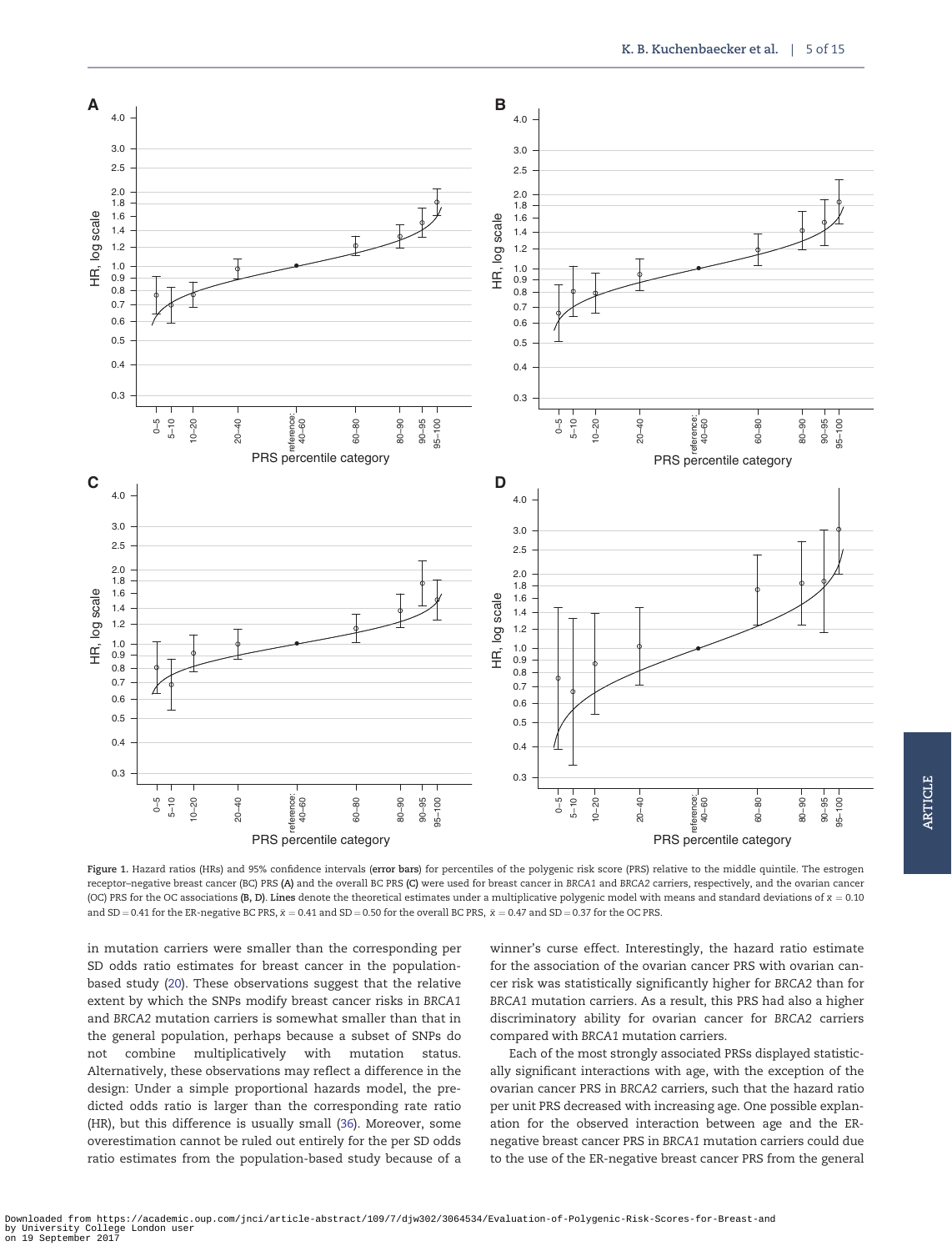|                         |                | <b>BRCA1</b> carriers  |                       |                         | <b>BRCA2</b> carriers  |                      |  |
|-------------------------|----------------|------------------------|-----------------------|-------------------------|------------------------|----------------------|--|
|                         | HR per unit SD |                        |                       | HR per unit SD increase |                        |                      |  |
|                         | No. of         | increase in the        |                       | No. of                  | in the overall         |                      |  |
| Age category, y         | events         | ER- PRS (95% CI)       | $P+$                  | events                  | <b>BC PRS (95% CI)</b> | P <sup>+</sup>       |  |
| Outcome: breast cancer  |                |                        |                       |                         |                        |                      |  |
| $18 - 39$               | 4125           | 1.63 (1.52 to 1.74)    |                       | 1731                    | 1.65 (1.44 to 1.88)    |                      |  |
| $40 - 49$               | 2557           | 1.18 (1.13 to 1.23)    | $4.2 \times 10^{-15}$ | 1587                    | 1.22 (1.14 to 1.31)    | $8.5 \times 10^{-5}$ |  |
| $50 - 59$               | 846            | 1.14 (1.09 to 1.21)    | .40                   | 718                     | 1.10 (1.02 to 1.19)    | .05                  |  |
| >60                     | 269            | 1.20 (1.11 to 1.29)    | .33                   | 294                     | 1.12 (1.03 to 1.23)    | .75                  |  |
| Interaction HR          |                | 0.993 (0.990 to 0.996) | $3.3 \times 10^{-6}$  |                         | 0.995 (0.991 to 0.999) | .01                  |  |
| Main effect PRS         |                | 1.69 (1.50 to 1.91)    |                       |                         | 1.55 (1.29 to 1.87)    |                      |  |
| Outcome: ovarian cancer |                |                        |                       |                         |                        |                      |  |
| 18-49                   | 1258           | 1.55 (1.42 to 1.69)    |                       | 172                     | 3.05 (2.35 to 3.97)    |                      |  |
| $50 - 59$               | 808            | 1.11 (1.05 to 1.18)    | $1.1 \times 10^{-9}$  | 227                     | 1.52 (1.26 to 1.84)    | $8.2 \times 10^{-6}$ |  |
| >60                     | 396            | 1.14 (1.06 to 1.21)    | .67                   | 232                     | 1.21 (1.12 to 1.30)    | .03                  |  |
| Interaction HR          |                | 0.992 (0.988 to 0.998) | .003                  |                         | 0.991 (0.979 to 1.00)  | .11                  |  |
| Main effect PRS         |                | 1.83 (1.43 to 2.34)    |                       |                         | 2.48 (1.34 to 4.58)    |                      |  |

<span id="page-5-0"></span>Table 3. Age-specific hazard ratio estimates for the PRS associations and HR estimates for a PRS x age interaction\*

\*The population-derived polygenic risk score (PRS) for estrogen receptor–negative breast cancer was used for the associations with breast cancer in BRCA1 carriers and the overall breast cancer PRS in BRCA2 carriers. P values relate to the difference in PRS association between each age group from the preceding younger group and to the interaction term.  $CI =$  confidence interval;  $HR =$  hazard ratio;  $PRS =$  polygenic risk score.

†P value for a two-sided test using a weighted cohort Cox regression with time to breast or ovarian cancer diagnosis, respectively, as the outcome.

Table 4. Discrimination of population-derived polygenic risk scores for breast and ovarian cancer in BRCA1 and BRCA2 carriers\*

|                                                            | Harrell's c statistic (95% CI) |                            |  |  |
|------------------------------------------------------------|--------------------------------|----------------------------|--|--|
| PRS                                                        | <b>BRCA1</b> carriers          | BRCA <sub>2</sub> carriers |  |  |
| Discrimination<br>for breast cancer                        |                                |                            |  |  |
| Overall BC PRS                                             | 0.541 (0.530 to 0.551)         | 0.566 (0.551 to 0.581)     |  |  |
| ER-positive BC PRS                                         | 0.532 (0.522 to 0.543)         | 0.566 (0.551 to 0.581)     |  |  |
| ER-negative BC PRS<br>Discrimination for<br>ovarian cancer | 0.581 (0.571 to 0.592)         | 0.538 (0.523 to 0.553)     |  |  |
| OC PRS                                                     | 0.579 (0.559 to 0.600)         | 0.628 (0.592 to 0.665)     |  |  |

 $*BC =$  breast cancer;  $CI =$  confidence interval;  $ER =$  estrogen receptor;  $OC =$  ovar $ian cancer; PRS = polygenic risk score.$ 

population to predict the risk of overall breast cancer risk for BRCA1 mutation carriers. Although the majority of breast cancers in BRCA1 mutation carriers are ER negative, the proportion of ERnegative breast tumors decreases with increasing age at diagnosis ([35\)](#page-13-0). If the population-based ER-negative PRSs were also associated primarily with ER-negative breast cancers in BRCA1 mutation carriers, the ER-negative PRS would be more predictive of breast cancer in BRCA1 carriers at younger ages. In contrast, in BRCA2 carriers the proportion of ER-positive disease was found to decrease with increasing age at diagnosis ([35\)](#page-13-0). Therefore, the overall PRS from the general population, which is associated primarily with ER-positive breast cancers, may be more predictive of breast cancer in BRCA2 mutation carriers at younger ages. Alternatively, it is possible that genetic risk modification has a stronger effect on developing early-onset breast cancer.

A limitation of the present study is our inability to take family history into account because this information was not available for the majority of samples. Although the tests of association remain valid, it was therefore not possible to investigate how the associations vary by family cancer history.

Overall, the discrimination achieved by the PRS investigated in the current study was moderate. The highest discrimination was achieved by the ovarian cancer PRS in BRCA2 carriers. We found the overall breast cancer PRS to have somewhat lower discriminatory ability in mutation carriers compared with the general population [\(20\)](#page-13-0). However, given the different study designs, ER tumor specificity in mutation carriers, and different measures of relative risk, these model performance estimates may not be directly comparable.

One possible explanation for the differences in the relative risk of the PRS between the mutation carriers and the population-based study is that not all variants identified in population-based studies are actually associated with risk in mutation carriers, perhaps as a result of functional redundancy ([9](#page-13-0)). Conversely, variants that specifically modify risk in mutation carriers, examples of which have already been reported ([13,18\)](#page-13-0), would not be included in PRSs derived from populationbased studies, and such variants might improve discrimination. On the other hand, because of the large sample sizes available in population-based studies, the SNP selection and the logOR estimates used as weights for these PRSs are likely to be more reliable than for PRSs based on mutation carriers. We also derived BRCA1- and BRCA2-specific PRSs that include variants discovered by population-based studies but only those showing evidence of association in mutation carriers. This approach makes use of the discovery power of population-based studies while accounting for possible mutation carrier–specific differences in associations. However, the SNP selection and weights were based on results from the same data set as that used in the present analysis. For this reason, we investigated the associations of mutation carrier–specific PRSs without weights to reduce the possible overfitting. An analysis in an independent sample of mutation carriers will be required to assess whether these mutation-specific PRSs outperform population-based PRSs.

The present study demonstrates that there are large differences in the absolute cancer risks between BRCA1 and BRCA2 mutation carriers with higher vs lower values of the PRS. These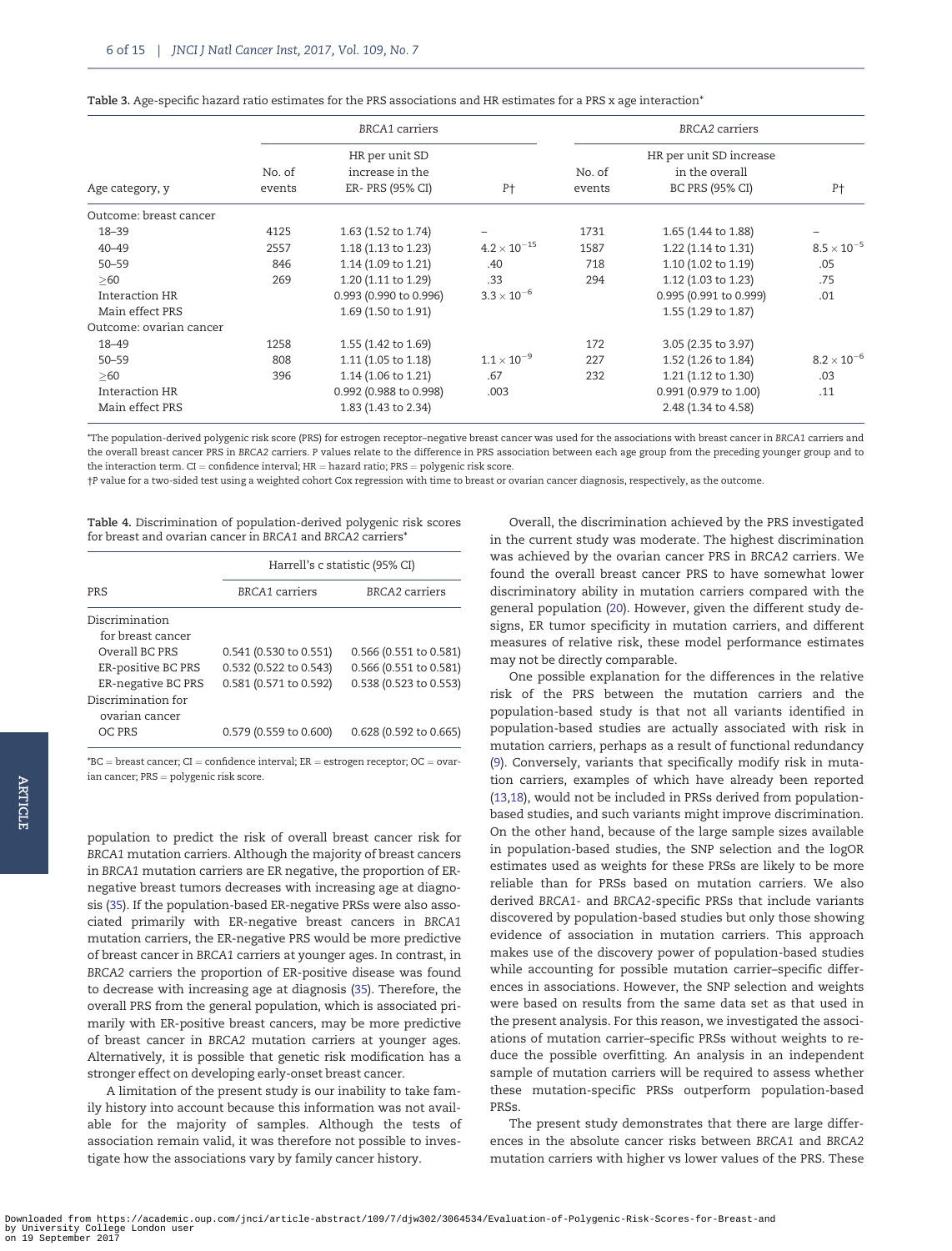<span id="page-6-0"></span>

Figure 2. Predicted breast cancer risks by percentile of the polygenic risk scores (PRSs). The estrogen receptor–negative breast cancer PRS was used for BRCA1 carriers (A) and the overall breast cancer PRS for BRCA2 carriers (C). Ovarian cancer risks are given by percentile of the ovarian cancer PRS in BRCA1 (B) and BRCA2 (D) carriers. Age-specific PRS associations were used to calculate these cumulative risks.

differences are much greater than those found in populationbased studies ([20,37](#page-13-0)) because the average risks conferred by BRCA1 and BRCA2 mutations are already high ([17,18](#page-13-0)). The clinical management of healthy women with a BRCA1 or BRCA2 mutation involves a combination of frequent screening, riskreducing surgery, and possibly chemoprevention ([1\)](#page-13-0), which can associated with substantial side effects. In particular, RRSO leads to premature menopause, is associated with increased morbidity, and has implications for family planning ([38,](#page-13-0)[39](#page-14-0)). Therefore, the timing of RRSO has to be carefully considered. There are no widely accepted risk thresholds for RRSO in mutation carriers: RRSO is recommended to all carriers on the basis of their average risk. The current National Comprehensive Cancer Network guidelines recommend RRSO for BRCA1 carriers

at age 35 to 40 years and BRCA2 carriers at age 40 to 45 years ([40](#page-14-0)). The average cumulative risk of ovarian cancer by age 40 years for BRCA1 mutation carriers has been estimated as 2.8% ([41](#page-14-0)). However, on the basis of our analyses, the cumulative risk of ovarian cancer for those at the lowest 1% of the PRS by age 40 years is predicted to be 0.7%, and 20% of BRCA1 mutation carriers are predicted to have a risk of ovarian cancer of less than 1.3% by age 40 years. Therefore, the current results may be used to develop risk-based thresholds for RRSO recommendations. One possibility would be to assume that women with BRCA1 mutations would not be offered RRSO until their cumulative risk of ovarian cancer approaches or exceeds 2.8%. A similar rule has recently been recommended for the counseling of women with mutations in moderate-risk genes [\(42](#page-14-0)). The ages at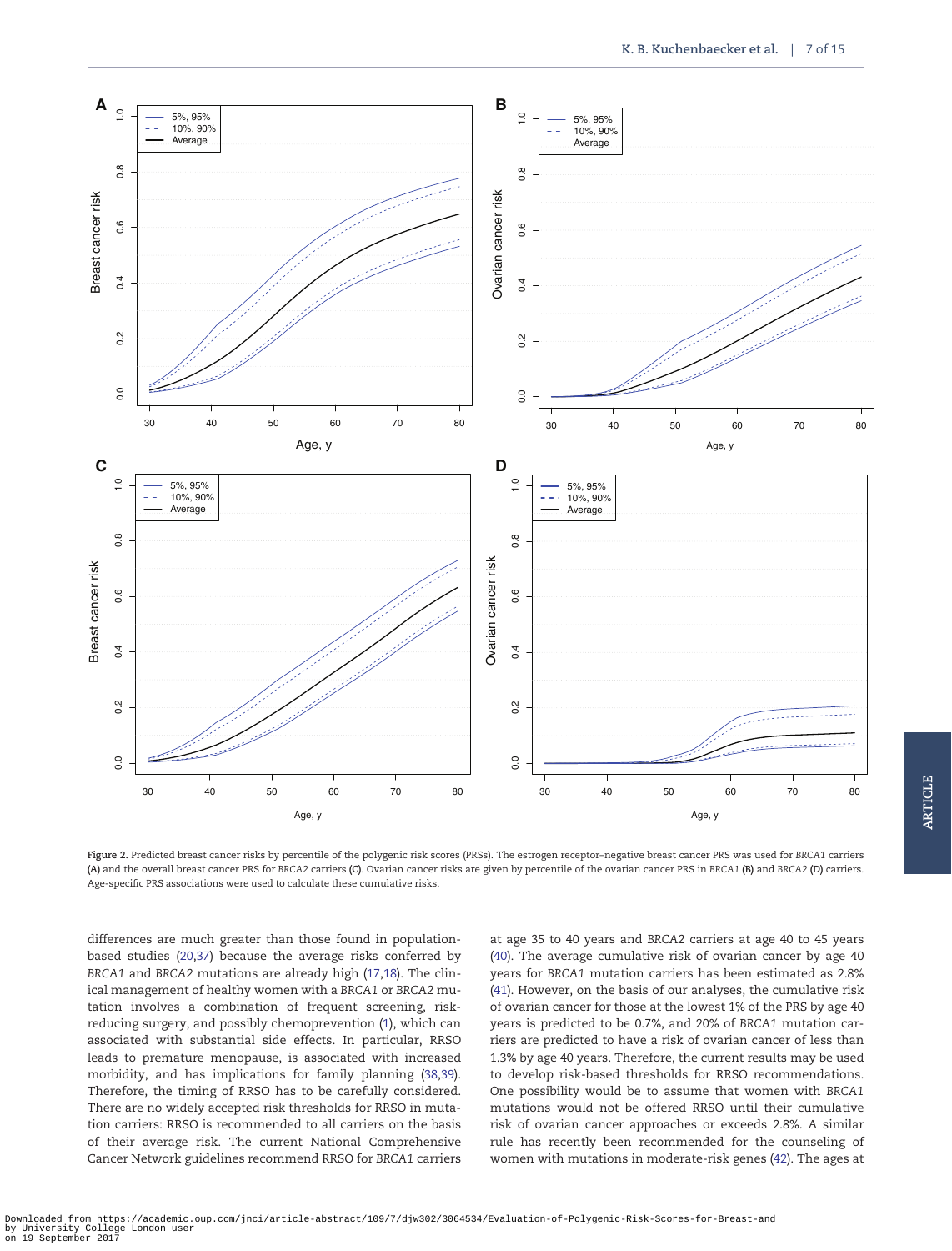which women with BRCA1 mutations would reach a cumulative risk of ovarian cancer of 2.8% are 48 years for those at the 1st percentile of the PRS, and 46, 45, 44, and 43 years for those at the 5th, 10th, 20th, and 30th percentiles of the PRS, respectively. For these women, deferring oophorectomy to these ages as opposed to the recommended age of 35 to 40 years may be preferable for childbearing and to avoid very early menopause. Another option would be to use risk-based thresholds defined for the general population. For example, a 10% lifetime risk of ovarian cancer is often cited as a recommended threshold for RRSO [\(43](#page-14-0)). Based on our results, BRCA2 carriers at the 10th percentile of the ovarian cancer PRS have an estimated 6% lifetime risk and approximately 38% of BRCA2 mutation carriers have a lifetime risk of ovarian cancer that is less than 10%. Women at this lower end of the risk spectrum might opt to delay RRSO to near or after natural menopause in order to avoid the harmful longer-term adverse effects of a surgically induced premature menopause, and this also provides a longer period for childbearing. Therefore, the PRS may be informative in guiding women with BRCA1 and BRCA2 mutations on the optimal timing of RRSO and can identify women at lower risk who may opt for less intensive interventions, such as salpingectomy with delayed oophorectomy.

Decisions in relation to breast cancer prevention could also be influenced by refined risk estimates. For example, the BRCA1 carriers at the 90th percentile of the ER-negative breast cancer PRS had an estimated breast cancer risk of 19% by age 40 years and 39% by age 50 years, compared with 5% by age 40 years and 21% by age 50 years for carriers at the 10th percentile of the PRS. As with RRSO, there are currently no widely accepted risk thresholds for offering risk-reducing bilateral mastectomy (RRBM) for women with BRCA1 and BRCA2 mutations. However, studies in nonmutation carriers have shown that the uptake and timing of RRBM is directly related to the magnitude of breast cancer risk [\(44](#page-14-0)), and similar arguments may be applicable to mutation carriers. To provide comprehensive risk prediction, the PRS should be combined with other risk factors, including family history. Such a model would form the foundation for the development of risk-based clinical management guidelines for mutation carriers. In parallel, it will be necessary to perform risk communication studies to assess the acceptability of risk stratification in women with BRCA1 and BRCA2 mutations.

In conclusion, the results demonstrate that these PRSs could be useful in risk prediction for mutation carriers. Incorporating these PRSs into risk prediction models for BRCA1 and BRCA2 mutation carriers, together with other risk modifiers, may allow for more personalized risks for BRCA1 and BRCA2 mutation carriers and ultimately facilitate better management of mutation carriers.

# Funding

This work was supported by grants C12292/A11174 and C12292/A20861 from Cancer Research–UK. Funding for the iCOGS infrastructure came from the European Community's Seventh Framework Programme under grant agreement No. 223175 (HEALTH-F2-2009-223175; COGS), Cancer Research UK (C1287/A10118, C1287/A 10710, C12292/A11174, C1281/ A12014, C5047/A8384, C5047/A15007, C5047/A10692, C8197/ A16565), the National Institutes of Health (CA128978) and Post-Cancer GWAS initiative (1U19 CA148537, 1U19 CA148065 and 1U19 CA148112—the GAME-ON initiative), the Department of Defence (W81XWH-10-1-0341), the Canadian

Institutes of Health Research (CIHR) for the CIHR Team in Familial Risks of Breast Cancer, Komen Foundation for the Cure, the Breast Cancer Research Foundation, and the Ovarian Cancer Research Fund. R01-CA122443 and P50-CA136393.

This work was supported by grant UM1 CA164920 from the National Cancer Institute. The content of this manuscript does not necessarily reflect the views or policies of the National Cancer Institute or any of the collaborating centers in the Breast Cancer Family Registry (BCFR), nor does mention of trade names, commercial products, or organizations imply endorsement by the US Government or the BCFR. Baltic Familial Breast Ovarian Cancer Consortium (BFBOCC) is partly supported by Lithuania (BFBOCC-LT): Research Council of Lithuania grant LIG-07/2012. Beth Israel Deaconess Medical Center (BIDMC) is supported by the Breast Cancer Research Foundation. BRCA gene mutations and breast cancer in South African women (BMBSA) was supported by grants from the Cancer Association of South Africa (CANSA) to Elizabeth J. van Rensburg. SLN was partially supported by the Morris and Horowitz Familes Endowed Professorship. This work was partially supported by Spanish Association against Cancer (AECC08), RTICC 06/ 0020/1060, FISPI08/1120, Mutua Madrileña Foundation (FMMA), and SAF2010-20493. City of Hope Clinical Cancer Genetics Community Network and the Hereditary Cancer Research Registry, supported in part by Award Number RC4CA153828 (PI: J. Weitzel) from the National Cancer Institute and the Office of the Director, National Institutes of Health. The content is solely the responsibility of the authors and does not necessarily represent the official views of the National Institutes of Health. Funds from Italian citizens who allocated the 5 $\times$ 1000 share of their tax payment in support of the Fondazione IRCCS Istituto Nazionale Tumori, according to Italian laws (INT-Institutional strategic projects '5 $\times$ 1000') to SM and from FiorGen Foundation for Pharmacogenomics to LP. The CIMBA data management and data analysis were supported by Cancer Research–UK grants C12292/A11174, C12292/A20861 and C1287/A10118. SH is supported by a National Health and Medical Research Council (NHMRC) Program Grant to GCT. ACA is a Cancer Research–UK Senior Cancer Research Fellow. GCT is an NHMRC Senior Principal Research Fellow. This research has been cofinanced by the European Union (European Social Fund [ESF]) and Greek national funds through the Operational Program "Education and Lifelong Learning" of the National Strategic Reference Framework (NSRF) Research Funding Program of the General Secretariat for Research and Technology: SYN11\_10\_19 NBCA. Investing in knowledge society through the European Social Fund. The DKFZ (German Cancer Centre) study was supported by the DKFZ. EMBRACE is supported by Cancer Research UK grants C1287/A10118 and C1287/A11990. D. Gareth Evans and Fiona Lalloo are supported by a National Institute for Health Research (NIHR) grant to the Biomedical Research Centre, Manchester. The Investigators at The Institute of Cancer Research and The Royal Marsden National Health Service (NHS) Foundation Trust are supported by an NIHR grant to the Biomedical Research Centre at The Institute of Cancer Research and The Royal Marsden NHS Foundation Trust. Ros Eeles and Elizabeth Bancroft are supported by Cancer Research UK Grant C5047/A8385. Ros Eeles is also supported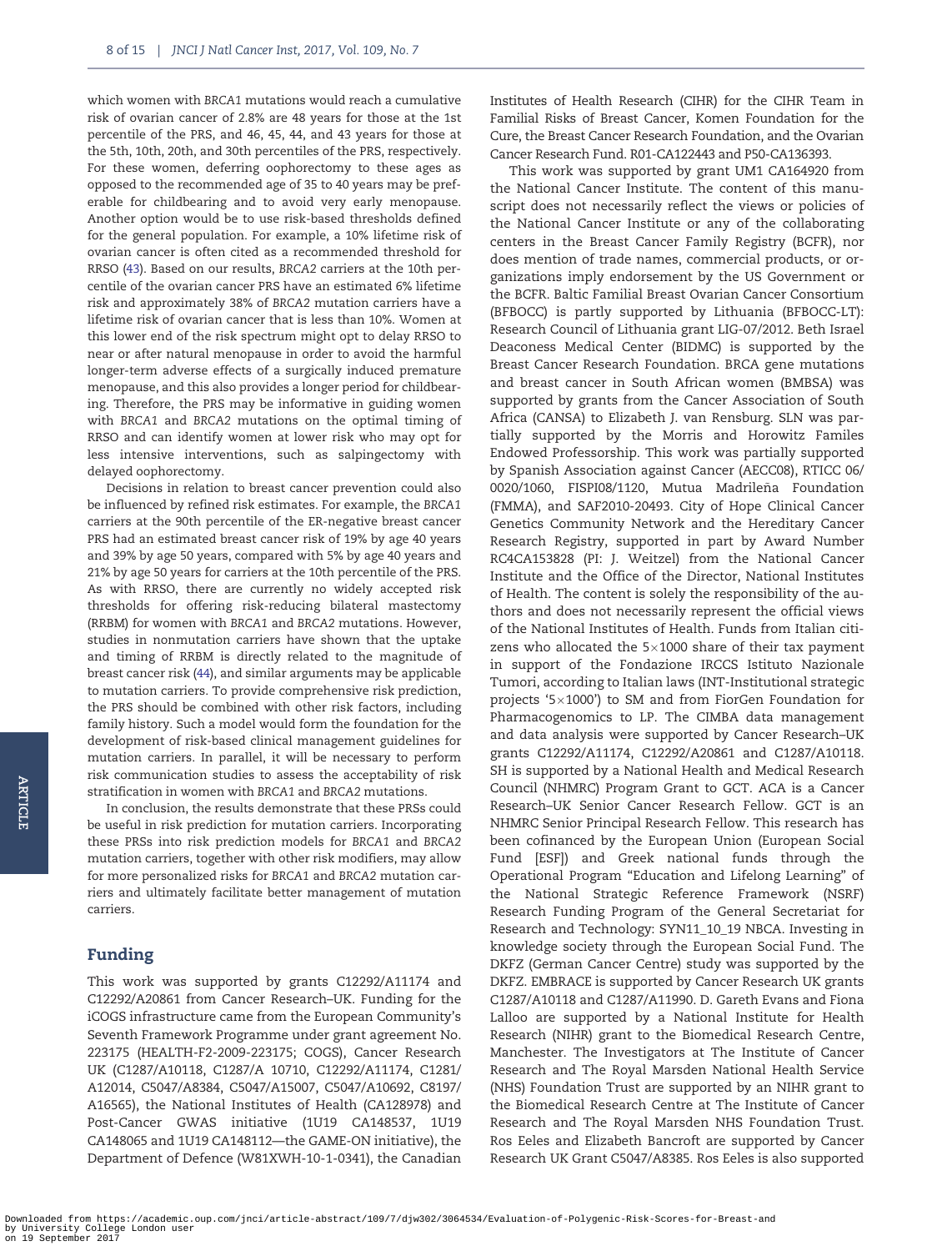by NIHR support to the Biomedical Research Centre at The Institute of Cancer Research and The Royal Marsden NHS Foundation Trust. The authors acknowledge support from The University of Kansas Cancer Center (P30 CA168524) and the Kansas Bioscience Authority Eminent Scholar Program. AKG was funded by 5U01CA113916, R01CA140323, and by the Chancellors Distinguished Chair in Biomedical Sciences Professorship. The German Consortium of Hereditary Breast and Ovarian Cancer (GC-HBOC) is supported by the German Cancer Aid (grant no 109076, Rita K. Schmutzler) and by the Center for Molecular Medicine Cologne (CMMC). The study was supported by the Ligue Nationale Contre le Cancer, the Association "Le cancer du sein, parlons-en!" Award, the Canadian Institutes of Health Research for the "CIHR Team in Familial Risks of Breast Cancer" program, and the French National Institute of Cancer (INCa). CI received support from the Non-Therapeutic Subject Registry Shared Resource at Georgetown University (National Institutes of Health [NIH]/ National Cancer Institute [NCI] grant P30-CA051008), the Fisher Center for Familial Cancer Research, and Swing For the Cure. Bruce Poppe is a senior clinical investigator of FWO. Was supported by a grant RD12/0036/0006 and 12/ 00539 from ISCIII (Spain), partially supported by European Regional Development FEDER funds. The Helsinki Breast Cancer Study (HEBCS) HEBCS was financially supported by the Helsinki University Hospital Research Fund, Academy of Finland (266528), the Finnish Cancer Society and the Sigrid Juselius Foundation. The HEBON study is supported by the Dutch Cancer Society grants NKI1998-1854, NKI2004- 3088,and NKI2007-3756; the Netherlands Organization of Scientific Research grant NWO 91109024; the Pink Ribbon grant 110005; and the BBMRI grant NWO 184.021.007/CP46. HEBON thanks the registration teams of the Comprehensive Cancer Centre Netherlands and Comprehensive Centre South (together the Netherlands Cancer Registry) and PALGA (Dutch Pathology Registry) for part of the data collection. HRBCP is supported by The Hong Kong Hereditary Breast Cancer Family Registry and the Dr. Ellen Li Charitable Foundation, Hong Kong. The Hungarian Breast and Ovarian Cancer Study was supported by Hungarian Research grants KTIA-OTKA CK-80745, and OTKA K-112228 and the Norwegian EEA Financial Mechanism Hu0115/NA/2008-3/ OP-9. ICO: contract grant sponsor: Asociación Española Contra el Cáncer, Spanish Health Research Fund; Carlos III Health Institute; Catalan Health Institute and Autonomous Government of Catalonia. Contract grant Nos.: ISCIIIRETIC RD06/0020/1051, RD12/0036/008, PI10/01422, PI10/00748, PI13/00285, PIE13/00022, 2009SGR290 and 2014SGR364. The IHCC was supported by Grant PBZ\_KBN\_122/P05/2004. The ILUH group was supported by the Icelandic Association "Walking for Breast Cancer Research" and by the Landspitali University Hospital Research Fund. This work was supported by the Canadian Institutes of Health Research (CIHR) for the "CIHR Team in Familial Risks of Breast Cancer" program, the Canadian Breast Cancer Research Alliance-grant No. 019511, and the Ministry of Economic Development, Innovation and Export Trade, grant No. PSR-SIIRI-701. IOVHBOCS is supported by Ministero della Salute and "5 $\times$ 1000" Istituto Oncologico Veneto grant. This study was in part supported by Liga Portuguesa Contra o Cancro. KConFab is supported by a grant from the National Breast

Cancer Foundation, and previously by the National Health and Medical Research Council, the Queensland Cancer Fund, the Cancer Councils of New South Wales, Victoria, Tasmania and South Australia, and the Cancer Foundation of Western Australia. KOHBRA is supported by a grant from the National R&D Program for Cancer Control, Ministry for Health, Welfare and Family Affairs, Republic of Korea (1020350). MAYO is supported by NIH grants CA116167, CA128978, and CA176785; an National Cancer Institute (NCI) Specialized Program of Research Excellence (SPORE) in Breast Cancer (CA116201); a grant from the Breast Cancer Research Foundation; and a generous gift from the David F. and Margaret T. Grohne Family Foundation. Jewish General Hospital Weekend to End Breast Cancer, Quebec Ministry of Economic Development, Innovation and Export Trade. MODSQUAD was supported by MH CZ - DRO (MMCI, 00209805) and by the European Regional Development Fund and the State Budget of the Czech Republic (RECAMO, CZ.1.05/2.1.00/03.0101) to LF, and by Charles University in Prague project UNCE204024 (MZ). MSKCC is supported by grants from the Breast Cancer Research Foundation, the Robert and Kate Niehaus Clinical Cancer Genetics Initiative, and the Andrew Sabin Research Fund. 1R01 CA149429-01. The research of Drs. M. H. Greene and P. L. Mai was supported by the Intramural Research Program of the US National Cancer Institute, NIH, and by support services contracts NO2-CP-11019-50 and N02-CP-65504 with Westat, Inc., Rockville, MD. National Israeli Cancer Control Center (NICCC) is supported by Clalit Health Services in Israel. Some of its activities are supported by the Israel Cancer Association and the Breast Cancer Research Foundation (BCRF), NY. This work has been supported by the Russian Federation for Basic Research (grants 14-04-93959 and 15- 04-01744). This study was supported by National Cancer Institute grants to the NRG Oncology Administrative Office and Tissue Bank (CA 27469), the NRG Oncology Statistical and Data Center (CA 37517), and NRG Oncology's Cancer Prevention and Control Committee (CA 101165). OSUCCG is supported by the Ohio State University Comprehensive Cancer Center. This work was supported by the ITT (Istituto Toscano Tumori) grants 2011-2013. Ministry of Science, Technology and Innovation, Ministry of Higher Education (UM.C/HlR/MOHE/06), and Cancer Research Initiatives Foundation. This project was partially funded through a grant by the Israel cancer association and the funding for the Israeli Inherited breast cancer consortium. SWE-BRCA collaborators are supported by the Swedish Cancer Society. UCHICAGO (University of Chicago) is supported by NCI Specialized Program of Research Excellence (SPORE) in Breast Cancer (CA125183), R01 CA142996, 1U01CA161032, and by the Ralph and Marion Falk Medical Research Trust, the Entertainment Industry Fund National Women's Cancer Research Alliance and the Breast Cancer research Foundation. OIO is an ACS Clinical Research Professor. Jonsson Comprehensive Cancer Center Foundation; Breast Cancer Research Foundation. UCSF Cancer Risk Program and Helen Diller Family Comprehensive Cancer Center. UKFOCR (UK and Gilda Radner Familial Ovarian Cancer Registries) was supported by a project grant from CRUK to Paul Pharoah. National Institutes of Health (NIH) (R01-CA102776 and R01-CA083855; Breast Cancer Research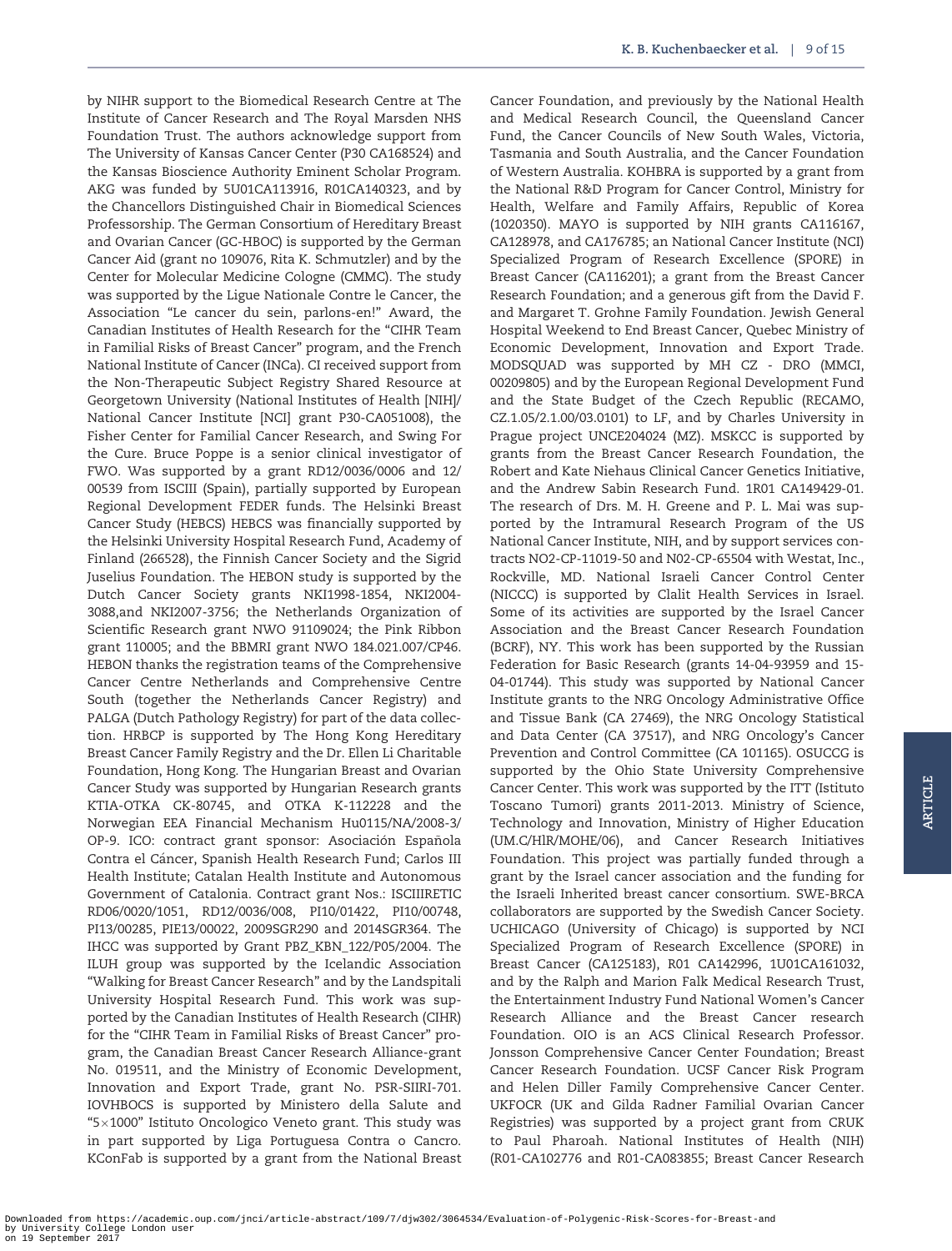Foundation; Susan G. Komen Foundation for the cure, Basser Research Center for BRCA. Frieda G. and Saul F. Shapira BRCA-Associated Cancer Research Program; Hackers for Hope Pittsburgh. Kate Lawrenson is funded by Ovarian Cancer Research Fund (OCRF) grant No. 258807 and an Ann Schreiber Program of Excellence award from the Ovarian Cancer Research Fund (POE/USC/01.12). Janet Lee and Howard Shen are funded by National Institute of Health grant No. 5 U19 CA148112-02. Tassja Spindler is funded by National Institute of Health grant No. CA173531-01. Work was performed within the USC Norris Comprehensive Cancer Center, which is supported by a Cancer Center Support Grant (award No. P30 CA014089) from the National Cancer Institute. Victorian Cancer Agency, Cancer Australia, National Breast Cancer Foundation. Dr Karlan is funded by the American Cancer Society Early Detection Professorship (SIOP-06-258-01- COUN) and the National Center for Advancing Translational Sciences (NCATS), grant UL1TR000124.

# **Notes**

Authors: Karoline B. Kuchenbaecker, Lesley McGuffog, Daniel Barrowdale, Andrew Lee, Penny Soucy, Sue Healey, Joe Dennis, Michael Lush, Mark Robson, Amanda B. Spurdle, Susan J. Ramus, Nasim Mavaddat, Mary Beth Terry, Susan L. Neuhausen, Ute Hamann, Melissa Southey, Esther M. John, Wendy K. Chung, Mary B. Daly, Saundra S. Buys, David E. Goldgar, Cecilia M. Dorfling, Elizabeth J. van Rensburg, Yuan Chun Ding, Bent Ejlertsen, Anne-Marie Gerdes, Thomas V. O. Hansen, Susan Slager, Emily Hallberg, Javier Benitez, Ana Osorio, Nancy Cohen, William Lawler, Jeffrey N. Weitzel, Paolo Peterlongo, Valeria Pensotti, Riccardo Dolcetti, Monica Barile, Bernardo Bonanni, Jacopo Azzollini, Siranoush Manoukian, Bernard Peissel, Paolo Radice, Antonella Savarese, Laura Papi, Giuseppe Giannini, Florentia Fostira, Irene Konstantopoulou, Julian Adlard, Carole Brewer, Jackie Cook, Rosemarie Davidson, Diana Eccles, Ros Eeles, Steve Ellis, EMBRACE, Debra Frost, Shirley Hodgson, Louise Izatt, Fiona Lalloo, Kai-ren Ong, Andrew K. Godwin, Norbert Arnold, Bernd Dworniczak, Christoph Engel, Andrea Gehrig, Eric Hahnen, Jan Hauke, Karin Kast, Alfons Meindl, Dieter Niederacher, Rita Katharina Schmutzler, Raymonda Varon-Mateeva, Shan Wang-Gohrke, Barbara Wappenschmidt, Laure Barjhoux, Marie-Agnès Collonge-Rame, Camille Elan, GEMO Study Collaborators, Lisa Golmard, Emmanuelle Barouk-Simonet, Fabienne Lesueur, Sylvie Mazoyer, Joanna Sokolowska, Dominique Stoppa-Lyonnet, Claudine Isaacs, Kathleen B. M. Claes, Bruce Poppe, Miguel de la Hoya, Vanesa Garcia-Barberan, Kristiina Aittomäki, Heli Nevanlinna, Margreet G. E. M. Ausems, J. L. de Lange, Encarna B. Gomez Garcia, HEBON, Frans B. L. Hogervorst, Carolien M. Kets, Hanne E. J. Meijers-Heijboer, Jan C. Oosterwijk, Matti A. Rookus, Christi J. van Asperen, Ans M. W. van den Ouweland, Helena C. van Doorn, Theo A. M. van Os, Ava Kwong, Edith Olah, Orland Diez, Joan Brunet, Conxi Lazaro, Alex Teulé, Jacek Gronwald, Anna Jakubowska, Katarzyna Kaczmarek, Jan Lubinski, Grzegorz Sukiennicki, Rosa B. Barkardottir, Jocelyne Chiquette, Simona Agata, Marco Montagna, Manuel R. Teixeira, KConFab Investigators, Sue Kyung Park, Curtis Olswold, Marc Tischkowitz, Lenka Foretova, Pragna Gaddam, Joseph Vijai, Georg Pfeiler, Christine Rappaport-Fuerhauser, Christian F. Singer, Muy-Kheng M. Tea, Mark H. Greene, Jennifer T. Loud,

Gad Rennert, Evgeny N. Imyanitov, Peter J. Hulick, John L. Hays, Marion Piedmonte, Gustavo C. Rodriguez, Julie Martyn, Gord Glendon, Anna Marie Mulligan, Irene L. Andrulis, Amanda Ewart Toland, Uffe Birk Jensen, Torben A. Kruse, Inge Sokilde Pedersen, Mads Thomassen, Maria A. Caligo, Soo-Hwang Teo, Raanan Berger, Eitan Friedman, Yael Laitman, Brita Arver, Ake Borg, Hans Ehrencrona, Johanna Rantala, Olufunmilayo I. Olopade, Patricia A. Ganz, Robert L. Nussbaum, Angela R. Bradbury, Susan M. Domchek, Katherine L. Nathanson, Banu K. Arun, Paul James, Beth Y. Karlan, Jenny Lester, Jacques Simard, Paul D. P. Pharoah, Kenneth Offit, Fergus J. Couch, Georgia Chenevix-Trench, Douglas F. Easton, Antonis C. Antoniou

Affiliations of authors: The Wellcome Trust Sanger Institute, Wellcome Trust Genome Campus, Hinxton, Cambridge, UK (KBK); Department of Public Health and Primary Care, University of Cambridge, Cambridge, UK (KBK, LM, DB, AL, JD, ML, NM, DFE, ACA); Genomics Center, Centre Hospitalier Universitaire de Québec Research Center and Laval University, Quebec City, Quebec, Canada (PS, JSi); Department of Genetics, QIMR Berghofer Medical Research Institute, Brisbane, Australia (SHe); Clinical Genetics, Service, Department of Medicine, Memorial Sloan Kettering Cancer Center, New York, NY (MR); Department of Genetics and Computational Biology, QIMR Berghofer Medical Research Institute, Brisbane, Australia (ABS, GCT); School of Women's and Children's Health, University of New South Wales, Australia; The Kinghorn Cancer Centre, Garvan Institute of Medical Research, 384 Victoria Street, Darlinghurst NSW 2010, Australia (SJR); Department of Epidemiology, Columbia University, New York, NY (MBT); Department of Population Sciences, Beckman Research Institute of City of Hope, Duarte, CA (SLN, YCD); Molecular Genetics of Breast Cancer, German Cancer Research Center, Heidelberg, Germany (UH); Genetic Epidemiology Laboratory, Department of Pathology, University of Melbourne, Parkville, VIC, Australia (MS); Department of Epidemiology, Cancer Prevention Institute of California, Fremont, CA (EMJ); Departments of Pediatrics and Medicine, Columbia University, New York, NY (WKC); Department of Clinical Genetics, Fox Chase Cancer Center, Philadelphia, PA (MBD); Department of Medicine, Huntsman Cancer Institute, Salt Lake City, UT (SSB); Department of Dermatology, University of Utah School of Medicine, Salt Lake City, UT (DEG); Cancer Genetics Laboratory, Department of Genetics, University of Pretoria, Arcadia, South Africa (CMD); Cancer Genetics Laboratory, Department of Genetics, University of Pretoria, Arcadia, South Africa (EJvR); Department of Oncology (BE), Department of Clincial Genetics (AMG), and Center for Genomic Medicine (TVOH), Rigshospitalet, Copenhagen University Hospital, Copenhagen, Denmark; Department of Health Sciences Research, Mayo Clinic, Rochester, MN (SS, EHal, CO); Human Genetics Group (JBe, AO) and Human Genotyping Unit, Human Cancer Genetics Program (JBe), Spanish National Cancer Centre , Madrid, Spain; Biomedical Network on Rare Diseases, CIBERER, Madrid, Spain (JBe, AO); City of Hope Clinical Cancer Genomics Community Research Network, Duarte, CA (NC, WL); Clinical Cancer Genetics, City of Hope, Duarte, California (JNW); IFOM, Institute of Molecular Oncology, Italian Foundation for Cancer Research, Milan, Italy (PP, VP); Cogentech Cancer Genetic Test Laboratory, Milan, Italy (VP); Centro di Riferimento Oncologico, IRCCS, Aviano, Italy (RDo); University of Queensland Diamantina Institute, Translational Research Institute, Brisbane, Australia (RDo); Division of Cancer Prevention and Genetics, Istituto Europeo di Oncologia, Milan, Italy (MB, BB); Unit of Medical Genetics (JAz, SMan, BPe) and Unit of Molecular Bases of Genetic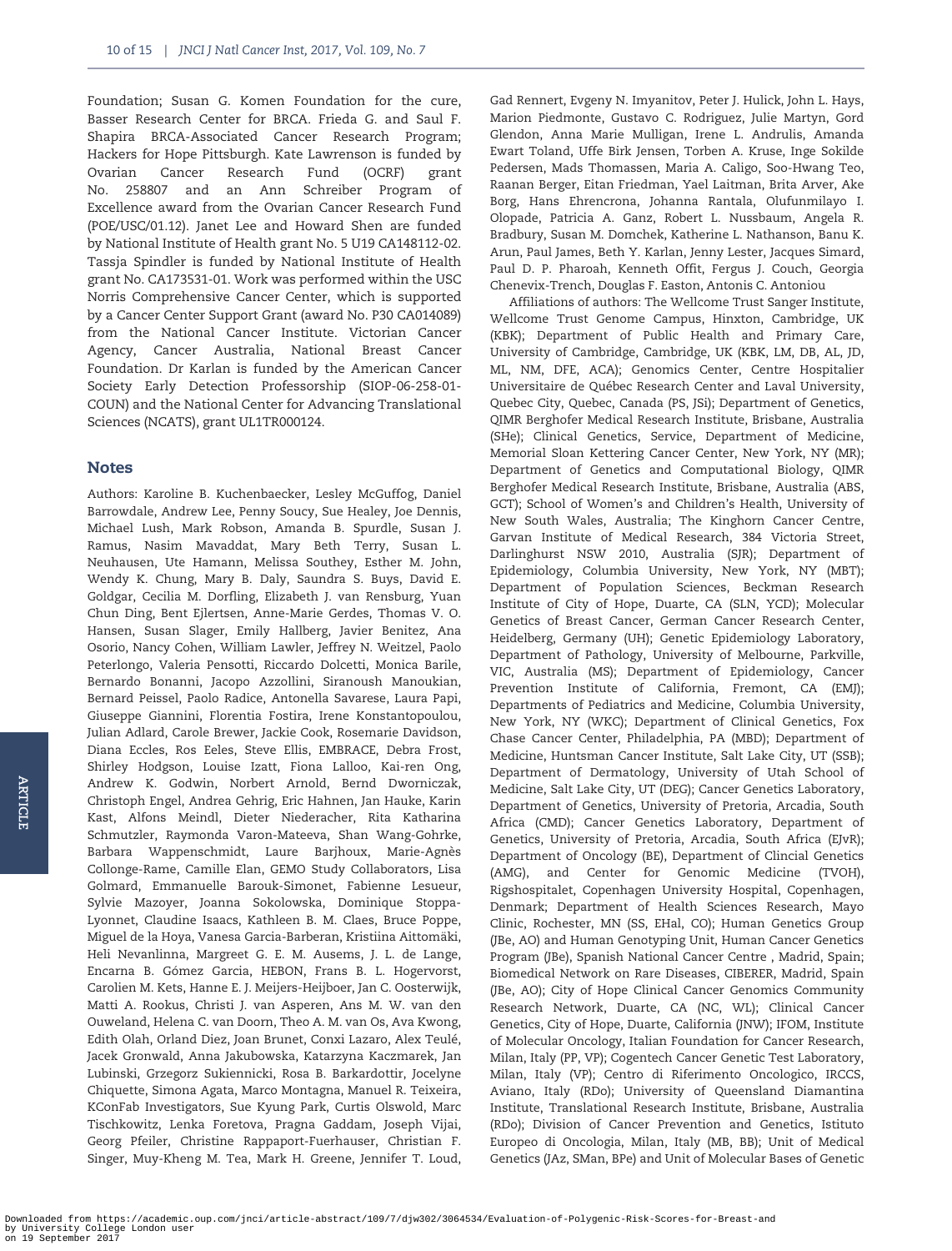Risk and Genetic Testing (PR), Department of Preventive and Predictive Medicine, Fondazione Istituto di Ricovero e Cura a Carattere Scientifico, Istituto Nazionale Tumori, Milan, Italy; Unit of Genetic Counselling, Medical Oncology Department, Istituto Nazionale Tumori Regina Elena, Rome, Italy (AS); Unit of Medical Genetics, Department of Biomedical, Experimental and Clinical Sciences, University of Florence, Florence, Italy (LP); Department of Molecular Medicine, University La Sapienza, Rome, Italy (GGi); Molecular Diagnostics Laboratory, Institute of Nuclear and Radiological Sciences and Technology, National Centre for Scientific Research Demokritos, Aghia Paraskevi Attikis, Athens, Greece (FF, IK); Yorkshire Regional Genetics Service, Chapel Allerton Hospital, Leeds, UK (JAd); Department of Clinical Genetics, Royal Devon and Exeter Hospital, Exeter, UK (CB); Sheffield Clinical Genetics Service, Sheffield Children's Hospital, Sheffield, UK (JCo); Department of Clinical Genetics, South Glasgow University Hospitals, Glasgow, UK (RDa); University of Southampton Faculty of Medicine, Southampton University Hospitals NHS Trust, Southampton, UK (DE); Oncogenetics Team, The Institute of Cancer Research and Royal Marsden NHS Foundation Trust, London UK (RE); Centre for Cancer Genetic Epidemiology, Department of Public Health and Primary Care, University of Cambridge, Strangeways Research Laboratory, Cambridge, UK (SE, EMBRACE, DF); Medical Genetics Unit, St George's, University of London, London, UK (SHo); Clinical Genetics, Guy's and St. Thomas' NHS Foundation Trust, London, UK (LI); Genetic Medicine, Manchester Academic Health Sciences Centre, Central Manchester University Hospitals NHS Foundation Trust, Manchester, UK (FLa); West Midlands Regional Genetics Service, Birmingham Women's Hospital Healthcare NHS Trust, Edgbaston, Birmingham, UK (KrO); Department of Pathology and Laboratory Medicine, University of Kansas Medical Center, Kansas City, KS (AKG); Department of Gynaecology and Obstetrics, University Hospital of Schleswig-Holstein, Campus Kiel, Christian-Albrechts University Kiel, Germany (NA); Institute of Human Genetics, University of Münster, Münster, Germany (BD); Institute for Medical Informatics, Statistics and Epidemiology, University of Leipzig, Germany (CEn); Centre of Familial Breast and Ovarian Cancer, Department of Medical Genetics, Institute of Human Genetics, University Würzburg, Germany (AG); Center for Hereditary Breast and Ovarian Cancer and Center for Integrated Oncology (CIO), Medical Faculty, University Hospital Cologne, Germany (EHah, JH, RKS, BW); Department of Gynaecology and Obstetrics, University Hospital Carl Gustav Carus, Technical University Dresden, Germany (KKas); Department of Gynaecology and Obstetrics, Division of Tumor Genetics, Klinikum Rechts der Isar, Technical University Munich, Germany (AM); Department of Gynaecology and Obstetrics, University Hospital Düsseldorf, Heinrich-Heine University Düsseldorf, Germany (DN); Institute of Human Genetics, Campus Virchov Klinikum, Charite Berlin, Germany (RVM); Department of Gynaecology and Obstetrics, University Hospital Ulm, Germany (SWG); Bâtiment Cheney D, Centre Léon Bérard, Lyon, France (LB); Lyon Neuroscience Research Center- CRNL, Inserm U1028, CNRS UMR5292, University of Lyon, Lyon, France (SMaz); Service de Génétique Biologique, CHU de Besançon, Besançon, France (ACR); Service de Génétique, Institut Curie, Paris, France (CEl, LG); Institut Curie, Department of Tumour Biology, Paris, France (GEMO, DSL); Institut Curie, INSERM U830, Paris, France (GEMO, DSL); Université Paris Descartes, Sorbonne Paris Cité, France (GEMO, DSL); Oncogénétique, Institut Bergonié, Bordeaux, France (EBS); Genetic Epidemiology of Cancer team, Inserm U900, Paris, France (FLe); Institut Curie,

Paris, France (FLe); Mines ParisTech, Fontainebleau, France (FLe); Laboratoire de Génétique Médicale, Nancy Université, Centre Hospitalier Régional et Universitaire, Vandoeuvre-les-Nancy, France (JSo); Lombardi Comprehensive Cancer Center, Georgetown University, Washington, DC (CI); Center for Medical Genetics, Ghent University, Gent, Belgium (KBMC, BPo); Molecular Oncology Laboratory, Hospital Clinico San Carlos, El Instituto de Investigación Sanitaria del Hospital Clínico San Carlos, Madrid, Spain (MdlH, VGB); Department of Clinical Genetics, Helsinki University Hospital, HUS, Finland (KA); Department of Obstetrics and Gynecology, University of Helsinki and Helsinki University Hospital, Biomedicum Helsinki, HUS, Finland (HN); Department of Medical Genetics, University Medical Center Utrecht, Utrecht, the Netherlands (MGEMA); Department of Epidemiology (JLdL) and Coordinating Center, Hereditary Breast and Ovarian Cancer Research Group Netherlands (HEBON), Netherlands Cancer Institute, Amsterdam, the Netherlands (JLdL); Department of Clinical Genetics and GROW, School for Oncology and Developmental Biology, MUMC, Maastricht, the Netherlands (EBGG); Family Cancer Clinic, Netherlands Cancer Institute, Amsterdam, the Netherlands (FBLH); Department of Human Genetics, Radboud University Nijmegen Medical Centre, Nijmegen, the Netherlands (CMK); Department of Clinical Genetics, VU University Medical Centre, Amsterdam, the Netherlands (HEJMH); Department of Genetics, University Medical Center, Groningen University, Groningen, the Netherlands (JCO); Department of Epidemiology, Netherlands Cancer Institute, Amsterdam, the Netherlands (MAR); Department of Clinical Genetics Leiden University Medical Center Leiden, Leiden, the Netherlands (CJvA); Department of Clinical Genetics, Family Cancer Clinic, Erasmus University Medical Center, Rotterdam, the Netherlands (AMWvdO); Department of Gynaecology, Family Cancer Clinic, Erasmus MC Cancer Institute, Rotterdam, the Netherlands (HCvD); Department of Clinical Genetics, Academic Medical Center, Amsterdam, the Netherlands (TAMvO); Hong Kong Hereditary Breast Cancer Family Registry, Hong Kong (AK); Cancer Genetics Center, Hong Kong Sanatorium and Hospital, Hong Kong (AK); Department of Surgery, The University of Hong Kong, Hong Kong (AK); Department of Molecular Genetics, National Institute of Oncology, Budapest, Hungary (EO); Oncogenetics Group, Vall d'Hebron Institute of Oncology (VHIO), Universitat Autònoma de Barcelona, Vall d'Hebron University Hospital, Barcelona, Spain (OD); Genetic Counseling Unit, Hereditary Cancer Program, Institut d'Investigació Biomèdica de Girona, Catalan Institute of Oncology, Girona, Spain (JBr); Molecular Diagnostic Unit (CL) and Genetic Counseling Unit (AT), Hereditary Cancer Program, Bellvitge Biomedical Research Institute, Catalan Institute of Oncology, L'Hospitalet, Barcelona, Spain; Department of Genetics and Pathology, Pomeranian Medical University, Szczecin, Poland (JG, AJ, KKac, JLu, GS); Laboratory of Cell Biology, Department of Pathology, Reykjavik, Iceland (RBB); Biomedical Centre, Faculty of Medicine, University of Iceland, Reykjavik, Iceland (RBB); Unité de Recherche en Santé des Populations, Centre des Maladies du Sein Deschênes-Fabia, Hôpital du Saint-Sacrement, Québec, Canada (JCh); Immunology and Molecular Oncology Unit, Veneto Institute of Oncology IOV - IRCCS, Padua, Italy (SA, MM); Department of Genetics, Portuguese Oncology Institute of Porto, Porto, Portugal (MRT); Biomedical Sciences Institute (ICBAS), University of Porto, Porto, Portugal (MRT); Kathleen Cuningham Consortium for Research into Familial Breast Cancer, Peter MacCallum Cancer Center, Melbourne, Australia (KConFab); Department of Preventive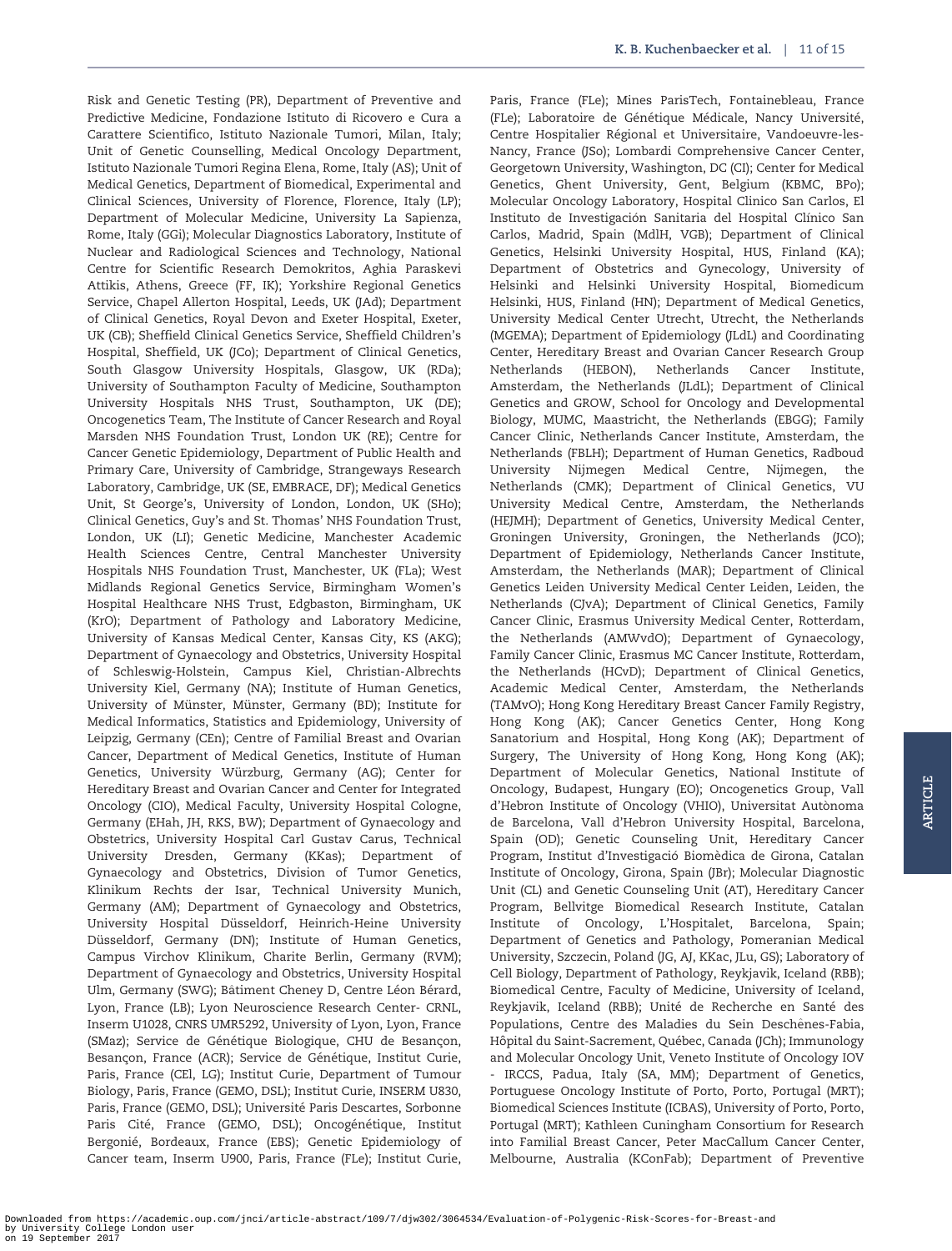Medicine, Department of Biomedical Science, and Cancer Research Institute, Seoul National University, Seoul, Korea (SKP); Program in Cancer Genetics, Departments of Human Genetics and Oncology, McGill University, Montreal, Quebec, Canada (MTi); Department of Cancer Epidemiology and Genetics, Masaryk Memorial Cancer Institute, Brno, Czech Republic (LF); Clinical Cancer Genetics Laboratory, Memorial Sloan Kettering Cancer Center, New York, NY (PG); Clinical Genetics Research Laboratory, Department of Medicine, Memorial Sloan Kettering Cancer Center, New York, NY (JV); Department of Gynecology and Gynecological Oncology, Comprehensive Cancer Center (GP), and Department of OB/GYN (CRF, CFS, MKMT), Medical University of Vienna, Vienna, Austria; Clinical Genetics Branch, Division of Cancer Epidemiology and Genetics, National Cancer Institute, National Institutes of Health, Rockville, MD (MHG, JTL); Clalit National Israeli Cancer Control Center and Department of Community Medicine and Epidemiology, Carmel Medical Center and B. Rappaport Faculty of Medicine, Haifa, Israel (GR); N. N. Petrov Institute of Oncology, St. Petersburg, Russia (ENI); Center for Medical Genetics, NorthShore University HealthSystem, University of Chicago Pritzker School of Medicine, Evanston, IL (PJH); The Ohio State University Comprehensive Cancer Center Arthur C. James Cancer Hospital and Richard J. Solove Research Institute Biomedical Research Tower, Columbus, OH (JLH); NRG Oncology, Statistics and Data Management Center, Roswell Park Cancer Institute, Buffalo, NY (MP); Division of Gynecologic Oncology, NorthShore University HealthSystem, University of Chicago, Evanston, IL (GCR); ANZGOG, NHMRC Clinical Trials Centre, Camperdown, Australia (JM); Ontario Cancer Genetics Network, Lunenfeld-Tanenbaum Research Institute, Mount Sinai Hospital, Toronto, Ontario, Canada (GGl); Laboratory Medicine Program, University Health Network, Toronto, Ontario, Canada (AMM); Department of Laboratory Medicine and Pathobiology, University of Toronto, Toronto, ON, Canada (AMM); Lunenfeld-Tanenbaum Research Institute, Mount Sinai Hospital, Toronto, Ontario, Canada (ILA); Departments of Molecular Genetics and Laboratory Medicine and Pathobiology, University of Toronto, Ontario, Canada (ILA); Division of Human Cancer Genetics, Departments of Internal Medicine and Molecular Virology, Immunology and Medical Genetics, Comprehensive Cancer Center, The Ohio State University, Columbus, OH (AET); Department of Clinical Genetics, Aarhus University Hospital, Aarhus N, Denmark (UBJ); Department of Clinical Genetics, Odense University Hospital, Odense C, Denmark (TAK, MTh); Section of Molecular Diagnostics, Clinical Biochemistry, Aalborg University Hospital, Aalborg, Denmark (ISP); Section of Genetic Oncology, Department of Laboratory Medicine, University and University Hospital of Pisa, Pisa Italy (MAC); Cancer Research Initiatives Foundation, Sime Darby Medical Centre, Subang Jaya, Malaysia (SHT); University Malaya Cancer Research Institute, University Malaya, Kuala Lumpur, Malaysia (SHT); The Institute of Oncology, Chaim Sheba Medical Center, Ramat Gan, Israel (RB); The Susanne Levy Gertner Oncogenetics Unit, Institute of Human Genetics, Chaim Sheba Medical Center, Ramat Gan, Israel (EF); Sackler Faculty of Medicine, Tel Aviv University, Ramat Aviv, Israel (EF); The Susanne Levy Gertner Oncogenetics Unit, Institute of Human Genetics, Chaim Sheba Medical Center, Ramat Gan, Israel (YL); Department of Oncology, Karolinska University Hospital, Stockholm, Sweden (BA); Department of Oncology, Clinical Sciences, Lund University and Skåne University Hospital, Lund, Sweden (AB); Department of Clinical Genetics, Lund University Hospital, Lund, Sweden (HE); Department of Clinical Genetics,

Karolinska University Hospital L5:03, Stockholm, Sweden (JR); University of Chicago Medical Center, Chicago, IL (OIO); UCLA Schools of Medicine and Public Health, Division of Cancer Prevention and Control Research, Jonsson Comprehensive Cancer Center, Los Angeles, CA (PAG); Medical Sciences, University of California, San Francisco, San Francisco, CA (RLN); Department of Medicine, Abramson Cancer Center, Perelman School of Medicine at the University of Pennsylvania, Philadelphia, PA (ARB, SMD, KLN); Department of Breast Medical Oncology and Clinical Cancer Genetics Program, University Of Texas MD Andersson Cancer Center, Houston, TX (BKA); Familial Cancer Centre, Peter MacCallum Cancer Centre, Melbourne, VIC, Australia (PJ); Women's Cancer Program at the Samuel Oschin Comprehensive Cancer Institute, Cedars-Sinai Medical Center, Los Angeles, CA (BYK, JLe); Department of Oncology, University of Cambridge, Cambridge, UK (PDPP); Clinical Genetics Research Laboratory, Department of Medicine, Cancer Biology and Genetics, Memorial Sloan-Kettering Cancer Center, New York, NY 10044 (KO); Department of Laboratory Medicine and Pathology, and Health Sciences Research, Mayo Clinic, Rochester, MN (FJC).

The funders had no role in the design of the study; the collection, analysis, or interpretation of the data; the writing of the manuscript; or the decision to submit the manuscript for publication.

Author contributions: KBK and ACA drafted the initial manuscript. KBK performed the statistical analyses. ACA, KBK, DFE, GCT, FC, and KO conceived and designed the study. LM and DB are the CIMBA database managers. GCT initiated and coordinates CIMBA. KBK, JD, and ML carried out the bioinformatics. All authors except KBK, DB, LM, ML, JD, and AL acquired phenotypic data and DNA samples or performed SNP genotyping. All authors read and approved the final manuscript. We wish to acknowledge Maggie Angelakos, Judi Maskiell, Gillian Dite, and Helen Tsimiklis. We wish to thank members and participants in the New York site of the Breast Cancer Family Registry for their contributions to the study. We wish to thank members and participants in the Ontario Familial Breast Cancer Registry for their contributions to the study. BFBOCC-LT acknowledges Vilius Rudaitis, Laimonas Griškevičius, and Ramūnas Janavičius (if not in the authorship). BFBOCC-LV acknowledges Drs. Janis Eglitis, Anna Krilova, and Aivars Stengrevics. BMBSA wishes to thank the families who contributed to the BMBSA study. We wish to thank Yuan Chun Ding and Linda Steele for their work in participant enrolment and biospecimen and data management. We thank Bent Ejlertsen for the recruitment and genetic counseling of participants. We thank Alicia Barroso, Rosario Alonso, and Guillermo Pita for their assistance; Alessandra Viel of the CRO Aviano National Cancer Institute, Aviano (PN), Italy; Laura Ottini of the "Sapienza" University, Rome, Italy; Liliana Varesco of the IRCCS AOU San Martino, IST Istituto Nazionale per la Ricerca sul Cancro, Genoa, Italy; Maria Grazia Tibiletti of the Ospedale di Circolo-Universita dell'Insubria, Varese, Italy; Antonella Savarese of the Istituto Nazionale Tumori Regina Elena, Rome, Italy; Stefania Tommasi of the Istituto Nazionale Tumori "Giovanni Paolo II," Bari, Italy; Irene Feroce of the Istituto Europeo di Oncologia, Milano, Italy; Aline Martayan of the Istituto Nazionale Tumori Regina Elena, Rome, Italy. The CIMBA data management and analysis is funded through Cancer Research–UK grant C12292/A11174. ACA is a Senior Cancer Research–UK Research Fellow. RE is supported by NIHR support to the Biomedical Research Centre at The Institute of Cancer Research and The Royal Marsden NHS Foundation Trust. We thank Ms. JoEllen Weaver and Dr. Betsy Bove for their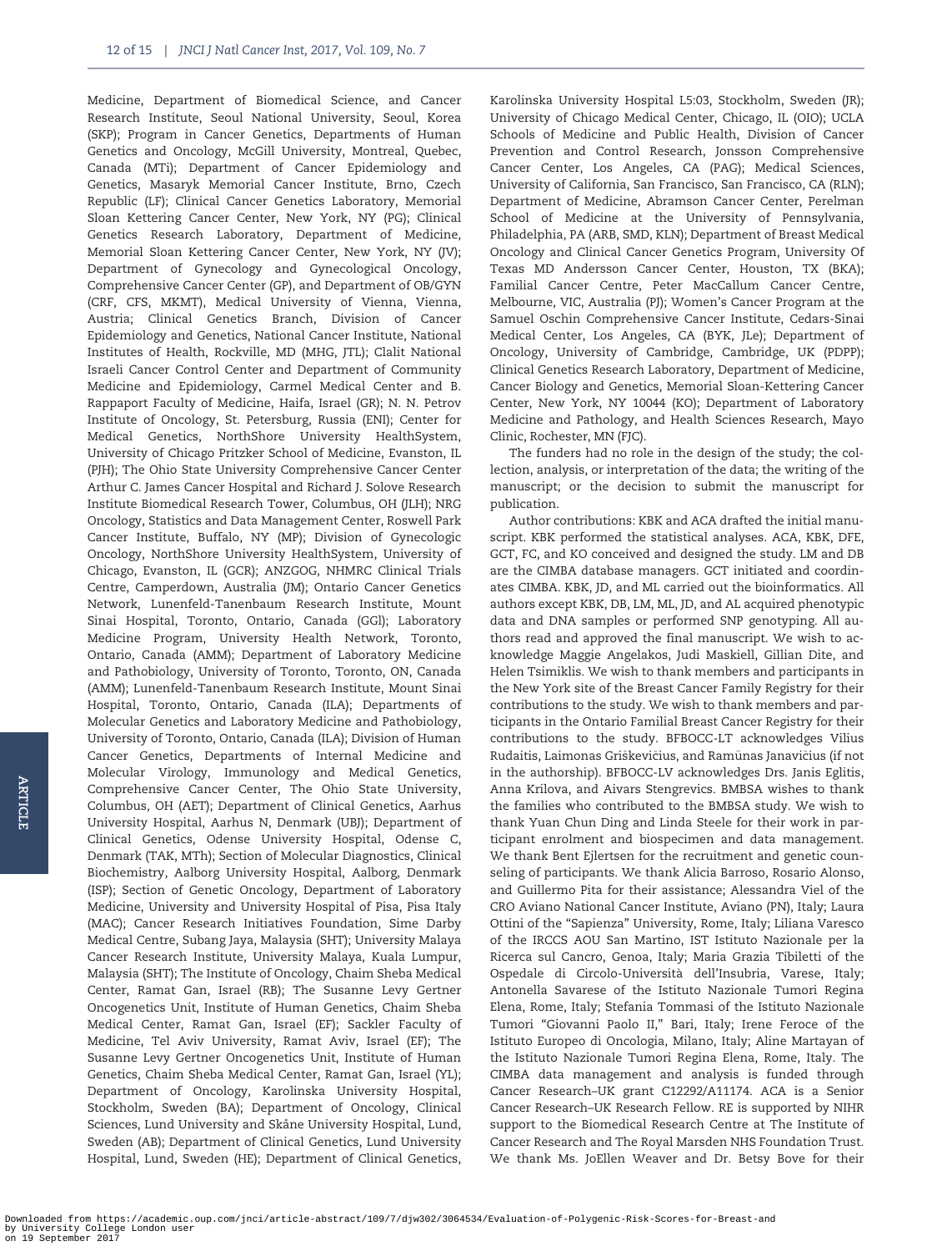technical support. Genetic Modifiers of Cancer Risk in BRCA1/2 Mutation Carriers (GEMO) study National Cancer Genetics Network "UNICANCER Genetic Group," France. We wish to pay a tribute to Olga M. Sinilnikova, who with Dominique Stoppa-Lyonnet initiated and coordinated GEMO until she sadly passed away on the June 30, 2014, and to thank all the GEMO collaborating groups for their contribution to this study. GEMO Collaborating Centers are: Coordinating Centres, Unité Mixte de Génétique Constitutionnelle des Cancers Fréquents, Hospices Civils de Lyon, Centre Léon Bérard and Equipe "Génétique du cancer du sein," Centre de Recherche en Cancérologie de Lyon: Olga Sinilnikova†, Sylvie Mazoyer, Francesca Damiola, Laure Barjhoux, Carole Verny-Pierre, Mélanie Léone, Nadia Boutry-Kryza, Alain Calender, Sophie Giraud; Service de Génétique Oncologique, Institut Curie, Paris: Dominique Stoppa-Lyonnet, Marion Gauthier-Villars, Bruno Buecher, Claude Houdayer, Etienne Rouleau, Lisa Golmard, Agnès Collet, Virginie Moncoutier, Muriel Belotti, Antoine de Pauw, Camille Elan, Catherine Nogues, Emmanuelle Fourme, Anne-Marie Birot; Institut Gustave Roussy, Villejuif: Brigitte Bressac-de-Paillerets, Olivier Caron, Marine Guillaud-Bataille; Centre Jean Perrin, Clermont–Ferrand: Yves-Jean Bignon, Nancy Uhrhammer; Centre Léon Bérard, Lyon: Christine Lasset, Valérie Bonadona, Sandrine Handallou. Centre François Baclesse, Caen: Agnès Hardouin, Pascaline Berthet, Dominique Vaur, Laurent Castera; Institut Paoli Calmettes, Marseille: Hagay Sobol, Violaine Bourdon, Tetsuro Noguchi, Audrey Remenieras, François Eisinger; CHU Arnaud-de-Villeneuve, Montpellier: Isabelle Coupier, Pascal Pujol. Centre Oscar Lambret, Lille: Jean-Philippe Peyrat, Joëlle Fournier, Françoise Révillion, Philippe Vennin†, Claude Adenis. Centre Paul Strauss, Strasbourg: Danièle Muller, Jean-Pierre Fricker; Institut Bergonié, Bordeaux: Emmanuelle Barouk-Simonet, Françoise Bonnet, Virginie Bubien, Nicolas Sevenet, Michel Longy; Institut Claudius Regaud, Toulouse: Christine Toulas, Rosine Guimbaud, Laurence Gladieff, Viviane Feillel; CHU Grenoble: Dominique Leroux, Hélène Dreyfus, Christine Rebischung, Magalie Peysselon; CHU Dijon: Fanny Coron, Laurence Faivre; CHU St-Etienne: Fabienne Prieur, Marine Lebrun, Caroline Kientz; Hôtel Dieu Centre Hospitalier, Chambéry: Sandra Fert Ferrer; Centre Antoine Lacassagne, Nice: Marc Frénay; CHU Limoges: Laurence Vénat-Bouvet; CHU Nantes: Capucine Delnatte; CHU Bretonneau, Tours: Isabelle Mortemousque; Groupe Hospitalier Pitié-Salpétrière, Paris: Florence Coulet, Chrystelle Colas, Florent Soubrier, Mathilde Warcoin; CHU Vandoeuvre-les-Nancy: Johanna Sokolowska, Myriam Bronner; CHU Besançon: Marie-Agnès Collonge-Rame, Alexandre Damette. Creighton University, Omaha, NE: Henry T. Lynch, Carrie L. Snyder. We wish to thank the technical support of Ilse Coene en Brecht Crombez. We acknowledge Alicia Tosar and Paula Diaque for their technical assistance. HEBCS would like to thank Dr. Kristiina Aittomäki, Taru A. Muranen, Drs. Carl Blomqvist and Kirsimari Aaltonen, and RNs Irja Erkkilä and Virpi Palola for their help with the HEBCS data and samples. The Hereditary Breast and Ovarian Cancer Research Group Netherlands (HEBON) consists of the following Collaborating Centers: Coordinating c\Center: Netherlands Cancer Institute, Amsterdam, NL: M. A. Rookus, F. B. L. Hogervorst, F. E. van Leeuwen, S. Verhoef, M. K. Schmidt, N. S. Russell, J. L. de Lange, R. Wijnands; Erasmus Medical Center, Rotterdam, NL: J. M. Collée, A. M. W. van den Ouweland, M. J. Hooning, C. Seynaeve, C. H. M. van Deurzen, I. M. Obdeijn; Leiden University Medical Center, NL: C. J. van Asperen, J. T. Wijnen, R. A. E. M. Tollenaar, P. Devilee, T. C. T. E. F. van Cronenburg; Radboud University Nijmegen Medical Center, NL: C. M. Kets, A. R. Mensenkamp;

University Medical Center Utrecht, NL: M. G. E. M. Ausems, R. B. van der Luijt, C. C. van der Pol; Amsterdam Medical Center, NL: C. M. Aalfs, T. A. M. van Os; VU University Medical Center, Amsterdam, NL: J. J. P. Gille, Q. Waisfisz, H. E. J. Meijers-Heijboer; University Hospital Maastricht, NL: E. B. Gómez-Garcia, M. J. Blok; University Medical Center Groningen, NL: J. C. Oosterwijk, A. H. van der Hout, M. J. Mourits, G. H. de Bock; The Netherlands Foundation for the detection of hereditary tumours, Leiden, NL: H. F. Vasen; The Netherlands Comprehensive Cancer Organization (IKNL): S. Siesling, J. Verloop; The Dutch Pathology Registry (PALGA): L. I. H. Overbeek. The HEBON study is supported by the Dutch Cancer Society grants NKI1998-1854, NKI2004-3088, NKI2007-3756, the Netherlands Organization of Scientific Research grant NWO 91109024, the Pink Ribbon grants 110005 and 2014-187.WO76, the BBMRI grant NWO 184.021.007/CP46, and the Transcan grant JTC 2012 Cancer 12-054. HEBON thanks the registration teams of IKNL and PALGA for part of the data collection. We wish to thank Hong Kong Sanatorium and Hospital for their continued support. We wish to thank the Hungarian Breast and Ovarian Cancer Study Group members (Janos Papp, Tibor Vaszko, Aniko Bozsik, Timea Pocza, Judit Franko, Maria Balogh, Gabriella Domokos, Judit Ferenczi, Department of Molecular Genetics, National Institute of Oncology, Budapest, Hungary) and the clinicians and patients for their contributions to this study. We wish to thank the Oncogenetics Group (VHIO) and the High Risk and Cancer Prevention Unit of the University Hospital Vall d'Hebron. We wish to thank the ICO Hereditary Cancer Program team led by Dr. Gabriel Capella. We would like to thank Dr. Martine Dumont and Martine Tranchant for sample management and skillful technical assistance. JS is Chairholder of the Canada Research Chair in Oncogenetics. JS and PS were part of the QC and Genotyping coordinating group of iCOGS (BCAC and CIMBA). We wish to thank Drs. Ana Peixoto, Catarina Santos, Patrícia Rocha, and Pedro Pinto for their skillful contribution to the study. We wish to thank Heather Thorne, Eveline Niedermayr, all the KConFab research nurses and staff, the heads and staff of the Family Cancer Clinics, and the Clinical Follow Up Study (which has received funding from the NHMRC, the National Breast Cancer Foundation, Cancer Australia, and the US National Institute of Health) for their contributions to this resource, and the many families who contribute to kConFab. Modifier Study of Quantitative Effects on Disease (MODSQUAD): MODSQUAD acknowledges ModSQuaD members Csilla Szabo (National Human Genome Research Institute, National Institutes of Health, Bethesda, MD); Lenka Foretova and Eva Machackova (Department of Cancer Epidemiology and Genetics, Masaryk Memorial Cancer Institute and MF MU, Brno, Czech Republic); and Michal Zikan, Petr Pohlreich, and Zdenek Kleibl (Oncogynecologic Center and Department of Biochemistry and Experimental Oncology, First Faculty of Medicine, Charles University, Prague, Czech Republic). Anne Lincoln, Lauren Jacobs. We wish to thank the NICCC National Familial Cancer Consultation Service team led by Sara Dishon, the lab team led by Dr. Flavio Lejbkowicz, and the research field operations team led by Dr. Mila Pinchev. We thank the investigators of the Australia New Zealand NRG Oncology group. We wish to thank members and participants in the Ontario Cancer Genetics Network for their contributions to the study. Leigha Senter, Kevin Sweet, Julia Cooper, Caroline Craven, and Michelle O'Conor were instrumental in accrual of study participants, ascertainment of medical records, and database management. Samples were processed by the OSU Human Genetics Sample Bank. We would like to thank Yip Cheng Har, Nur Aishah Mohd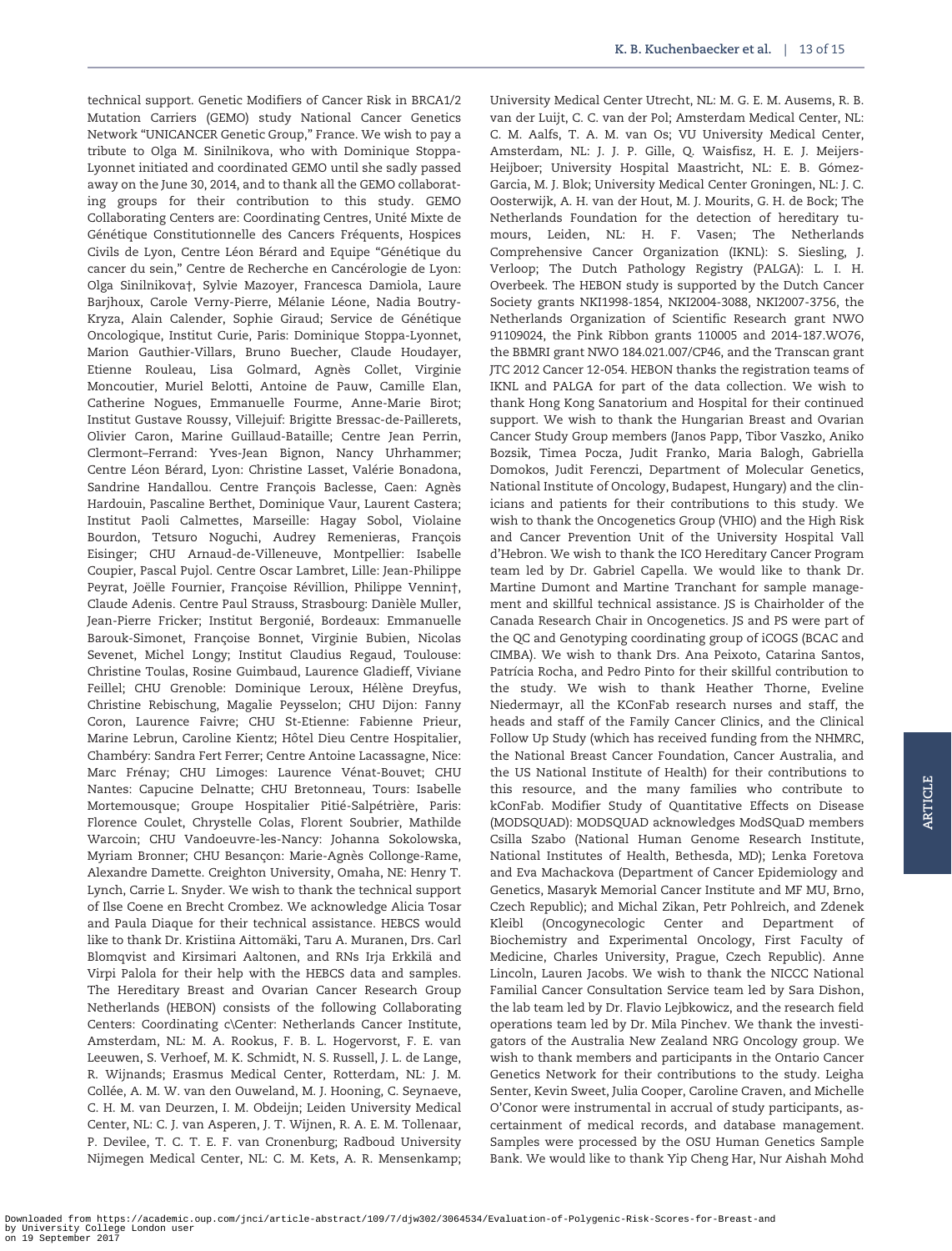<span id="page-13-0"></span>Taib, Phuah Sze Yee, Norhashimah Hassan, and all the research nurses, research assistants, and doctors involved in the MyBrCa Study for assistance in patient recruitment, data collection, and sample preparation. In addition, we thank Philip Iau, Sng Jen-Hwei and Sharifah Nor Akmal for contributing samples from the Singapore Breast Cancer Study and the HUKM-HKL Study, respectively. The Malaysian Breast Cancer Genetic Study is funded by research grants from the Malaysian Ministry of Science, Technology and Innovation, Ministry of Higher Education (UM.C/HIR/MOHE/06), and charitable funding from Cancer Research Initiatives Foundation. SMC team wishes to acknowledge the assistance of the Meirav Comprehensive Breast Cancer Center team at the Sheba Medical Center for assistance in this study. Swedish scientists participating as SWE-BRCA collaborators are from Lund University and University Hospital: Åke Borg, Håkan Olsson, Helena Jernström, Karin Henriksson, Katja Harbst, Maria Soller, Ulf Kristoffersson; from Gothenburg Sahlgrenska University Hospital: Anna Öfverholm, Margareta Nordling, Per Karlsson, Zakaria Einbeigi; from Stockholm and Karolinska University Hospital: Anna von Wachenfeldt, Annelie Liljegren, Annika Lindblom, Brita Arver, Gisela Barbany Bustinza, Johanna Rantala; from Umeå University Hospital: Beatrice Melin, Christina Edwinsdotter Ardnor, Monica Emanuelsson; from Uppsala University: Hans Ehrencrona, Maritta Hellström Pigg, Richard Rosenquist; from Linköping University Hospital: Marie Stenmark-Askmalm, Sigrun Liedgren. We wish to thank Cecilia Zvocec, Qun Niu, physicians, genetic counselors, research nurses, and staff of the Cancer Risk Clinic for their contributions to this resource and the many families who contribute to our program. We thank Joyce Seldon MSGC, and Lorna Kwan, MPH, for assembling the data for this study. We would like to thank Dr. Robert Nussbaum and the following genetic counselors for participant recruitment: Beth Crawford, Kate Loranger, Julie Mak, Nicola Stewart, Robin Lee, Amie Blanco, and Peggy Conrad. And thanks to Ms. Salina Chan for her data management. We thank Simon Gayther, Carole Pye, Patricia Harrington, and Eva Wozniak for their contributions to the UKFOCR. We would like to thank Geoffrey Lindeman, Marion Harris, Martin Delatycki of the Victorian Familial Cancer Trials Group. We thank Sarah Sawyer and Rebecca Driessen for assembling this data and Ella Thompson for performing all DNA amplification.

#### References

- 1. Evans DG, Graham J, O'Connell S, et al. Familial breast cancer: Summary of updated NICE guidance. BMJ. 2013;346:f3829.
- 2. Clark AS, Domchek SM. Clinical management of hereditary breast cancer syndromes. J Mammary Gland Biol Neoplasia. 2011;16(1):17–25.
- 3. Parker WH, Jacoby V, Shoupe D, et al. Effect of bilateral oophorectomy on women's long-term health. Womens Health (Lond Engl). 2009;5(5):565–576.
- 4. Rivera CM, Grossardt BR, Rhodes DJ, et al. Increased mortality for neurological and mental diseases following early bilateral oophorectomy. Neuroepidemiology. 2009;33(1):32–40.
- 5. Rivera CM, Grossardt BR, Rhodes DJ, et al. Increased cardiovascular mortality after early bilateral oophorectomy. Menopause. 2009;16(1):15–23.
- 6. Rocca WA, Bower JH, Maraganore DM, et al. Increased risk of cognitive impairment or dementia in women who underwent oophorectomy before menopause. Neurology. 2007;69(11):1074–1083.
- 7. Eccles DM. Identification of personal risk of breast cancer: Genetics. Breast Cancer Res. 2008;10(suppl 4):S12.
- 8. Michailidou K, Hall P, Gonzalez-Neira A, et al. Large-scale genotyping identifies 41 new loci associated with breast cancer risk. Nat Genet. 2013;45(4): 353–361, 361e1-361e2.
- 9. Kuchenbaecker KB, Ramus SJ, Tyrer J, et al. Identification of six new susceptibility loci for invasive epithelial ovarian cancer. Nat Genet. 2015;47(2):164–171.
- 10. Michailidou K, Beesley J, Lindstrom S, et al. Genome-wide association analysis of more than 120,000 individuals identifies 15 new susceptibility loci for breast cancer. Nat Genet. 2015;47(4):373–380.
- 11. Kuchenbaecker KB, Neuhausen SL, Robson M, et al. Associations of common breast cancer susceptibility alleles with risk of breast cancer subtypes in BRCA1 and BRCA2 mutation carriers. Breast Cancer Res. 2014;16(6): 3416.
- 12. Couch FJ, Wang X, McGuffog L, et al. Genome-wide association study in BRCA1 mutation carriers identifies novel loci associated with breast and ovarian cancer risk. PLoS Genet. 2013;9(3):e1003212.
- 13. Gaudet MM, Kuchenbaecker KB, Vijai J, et al. Identification of a BRCA2 specific modifier locus at 6p24 related to breast cancer risk. PLoS Genet. 2013; 9(3):e1003173.
- 14. Chowdhury S, Dent T, Pashayan N, et al. Incorporating genomics into breast and prostate cancer screening: Assessing the implications. Genet Med. 2013; 15(6):423–432.
- 15. Antoniou AC, Beesley J, McGuffog L, et al. Common breast cancer susceptibility alleles and the risk of breast cancer for BRCA1 and BRCA2 mutation carriers: Implications for risk prediction. Cancer Res. 2010;70(23): 9742–9754.
- 16. Milne RL, Antoniou AC. Genetic modifiers of cancer risk for BRCA1 and BRCA2 mutation carriers. Ann Oncol. 2011;22(suppl 1):i11–i17.
- 17. Antoniou AC, Beesley J, McGuffog L, et al. Common breast cancer susceptibility alleles and the risk of breast cancer for BRCA1 and BRCA2 mutation carriers: implications for risk prediction. Cancer Res. 2010;70(23): 9742–9754.
- 18. Couch FJ, Wang X, McGuffog L, et al. Genome-wide association study in BRCA1 mutation carriers identifies novel loci associated with breast and ovarian cancer risk. PLoS Genet. 2013;9(3):e1003212.
- 19. Mavaddat N, Peock S, Frost D, et al. Cancer risks for BRCA1 and BRCA2 mutation carriers: Results from prospective analysis of EMBRACE. J Natl Cancer Inst. 2013;105(11):812–822.
- 20. Mavaddat N, Pharoah PD, Michailidou K, et al. Prediction of breast cancer risk based on profiling with common genetic variants. J Natl Cancer Inst. 2015; 107(5):dvj036.
- 21. Lin WY, Camp NJ, Ghoussaini M, et al. Identification and characterization of novel associations in the CASP8/ALS2CR12 region on chromosome 2 with breast cancer risk. Hum Mol Genet. 2015;24(1):285–298.
- 22. Ghoussaini M, Edwards SL, Michailidou K, et al. Evidence that breast cancer risk at the 2q35 locus is mediated through IGFBP5 regulation. Nat Commun. 2014;4:4999.
- 23. Bojesen SE, Pooley KA, Johnatty SE, et al. Multiple independent variants at the TERT locus are associated with telomere length and risks of breast and ovarian cancer. Nat Genet. 2013;45(4):371–384, 384e1–384e2.
- 24. French JD, Ghoussaini M, Edwards SL, et al. Functional variants at the 11q13 risk locus for breast cancer regulate cyclin D1 expression through long-range enhancers. Am J Hum Genet. 2013;92(4):489–503.
- 25. Meyer KB, O'Reilly M, Michailidou K, et al. Fine-scale mapping of the FGFR2 breast cancer risk locus: Putative functional variants differentially bind FOXA1 and E2F1. Am J Hum Genet. 2013;93(6):1046–1060.
- 26. Dunning AM, Michailidou K, Kuchenbaecker KB, et al. Breast cancer risk variants at 6q25 display different phenotype associations and regulate ESR1, RMND1 and CCDC170. Nat Genet. 2016;48(4):374–386.
- 27. Southey MC, Goldgar DE, Winqvist R, et al. PALB2, CHEK2 and ATM rare variants and cancer risk: Data from COGS. J Med Genet. 2016;53(12):800–811.
- 28. BCAC. iCOGS summary results. [http://bcac.ccge.medschl.cam.ac.uk/bcac](http://bcac.ccge.medschl.cam.ac.uk/bcacdata/icogs-summary-results/) [data/icogs-summary-results/.](http://bcac.ccge.medschl.cam.ac.uk/bcacdata/icogs-summary-results/) Accessed July 1, 2016.
- 29. Antoniou AC, Goldgar DE, Andrieu N, et al. A weighted cohort approach for analysing factors modifying disease risks in carriers of high-risk susceptibility genes. Genet Epidemiol. 2005;29(1):1–11.
- 30. Harrell FE, Califf RM, Pryor DB, et al. Evaluating the yield of medical tests. JAMA. 1982;247(18):2543–2546.
- 31. Amin Al Olama A, Benlloch S, Antoniou AC, et al. Risk analysis of prostate cancer in PRACTICAL, a multinational consortium, using 25 known prostate cancer susceptibility loci. Cancer Epidemiol Biomarkers Prev. 2015;24(7): 1121–1129.
- 32. Aulchenko YS, Ripke S, Isaacs A, et al. GenABEL: An R library for genomewide association analysis. Bioinformatics. 2007;23(10):1294–1296.
- 33. StataCorp. Stata Statistical Software: Release 13. In. College Station, TX: StataCorp LP; 2013.
- 34. Lakhani SR, Jacquemier J, Sloane JP, et al. Multifactorial analysis of differences between sporadic breast cancers and cancers involving BRCA1 and BRCA2 mutations. J Natl Cancer Inst. 1998;90(15):1138–1145.
- 35. Mavaddat N, Barrowdale D, Andrulis IL, et al. Pathology of breast and ovarian cancers among BRCA1 and BRCA2 mutation carriers: Results from the Consortium of Investigators of Modifiers of BRCA1/2 (CIMBA). Cancer Epidemiol Biomarkers Prev. 2012;21(1):134–147.
- 36. Symons MJ, Moore DT. Hazard rate ratio and prospective epidemiological studies. J Clin Epidemiol. 2002;55(9):893–899.
- 37. Husing A, Canzian F, Beckmann L, et al. Prediction of breast cancer risk by genetic risk factors, overall and by hormone receptor status. J Med Genet. 2012;49(9):601–608.
- 38. Rocca WA, Grossardt BR, de Andrade M, et al. Survival patterns after oophorectomy in premenopausal women: A population-based cohort study. Lancet Oncol. 2006;7(10):821–828.